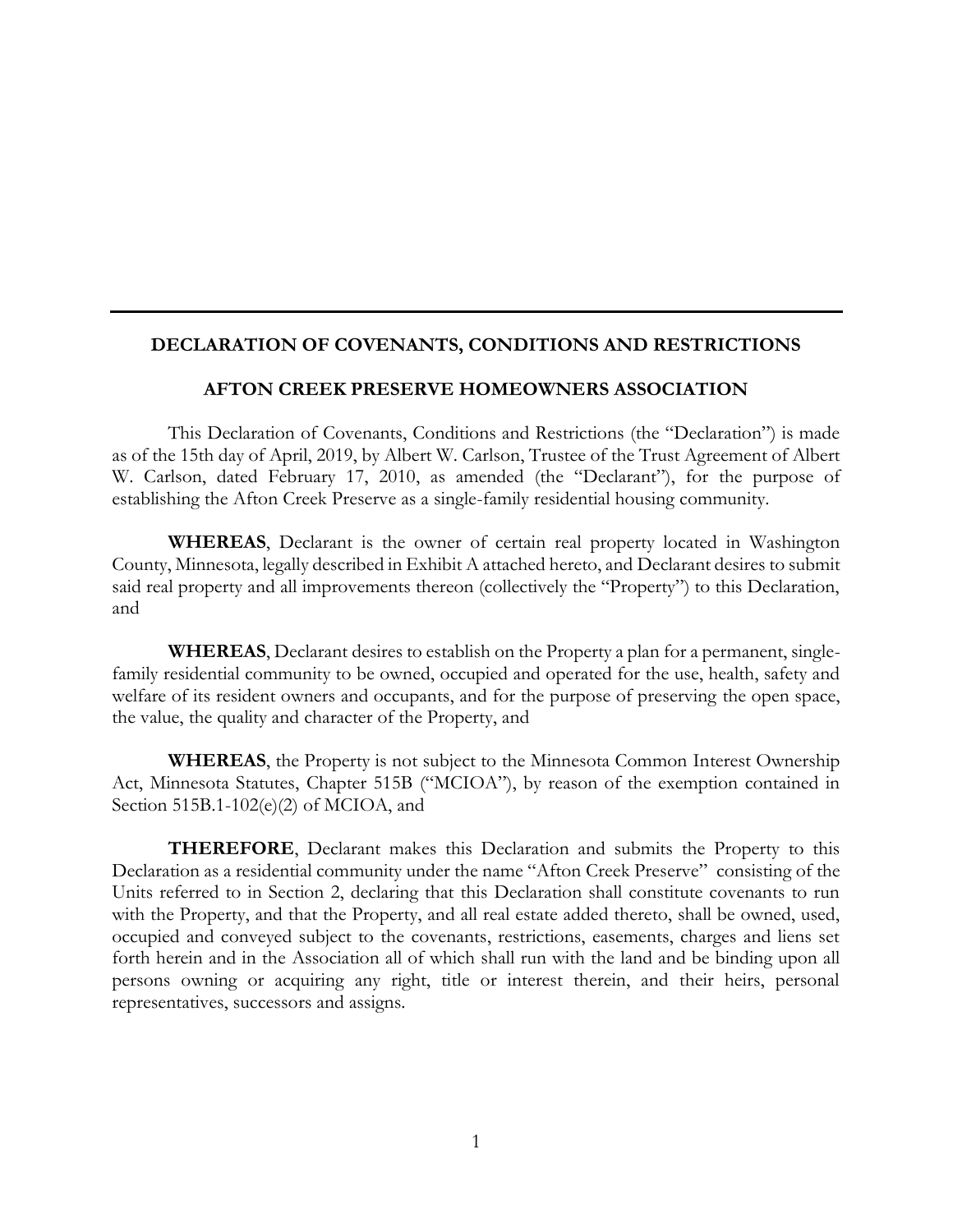#### **SECTION 1 DEFINITIONS**

The following words when used in the Governing Documents shall have the following meanings unless the context indicates otherwise):

1.1 "Act" means the Minnesota Nonprofit Corporation Act, Minnesota Statutes, Chapter 317A, as amended.

1.2 "Assessment" means all assessments levied by the Association pursuant to Section 6 of this Declaration, including annual assessments, and special assessments.

1.3 "Association" means Afton Creek Preserve Homeowners Association, a Minnesota nonprofit corporation created pursuant to Minnesota Statutes, Chapter 317A, whose members consist of all Owners.

1.4 "Board" means the Board of Directors of the Association as provided for in the Bylaws.

1.5 "Bylaws" mean the Bylaws governing the operation of the Association, as amended from time to time.

1.6 "City" means the City of Afton, Minnesota.

1.7 "Common Elements" means any part of the Property except the Units, including all Improvements thereon, owned by the Association for the common benefit of the Owners and Occupants. The Common Elements are legally descried in Exhibit C attached hereto.

1.8 "Common Expenses" means all expenditures made or liabilities incurred by or on behalf of the Association and incident to its operation, including Assessments, the Association's share of certain maintenance, repair, replacement and operational costs incurred by the Association as determined and allocated in accordance with the Conservation Easement with Minnesota Land and Trust, and items otherwise identified as Common Expenses in this Declaration or the Bylaws.

1.9 "Conservation Easement" means that Conservation Easement dated \_\_\_\_\_\_\_\_\_\_\_, in favor of the Minnesota Land Trust and the City of Afton, as Co-Holders, recorded as Document No. \_\_\_\_\_\_\_\_\_\_\_\_\_, which governs the Protected Property. The Conservation Easement is perpetual in duration and may be amended in rare circumstance, and only as provided therein. The Conservation Easement imposes certain restrictions and other covenants that run with the land and which support and govern the natural ecological system located within the Protected Property.

1.10 "Declarant Control Period" means the time period during which Declarant has the exclusive right to appoint the members of the Board, as provided in Section 16.5.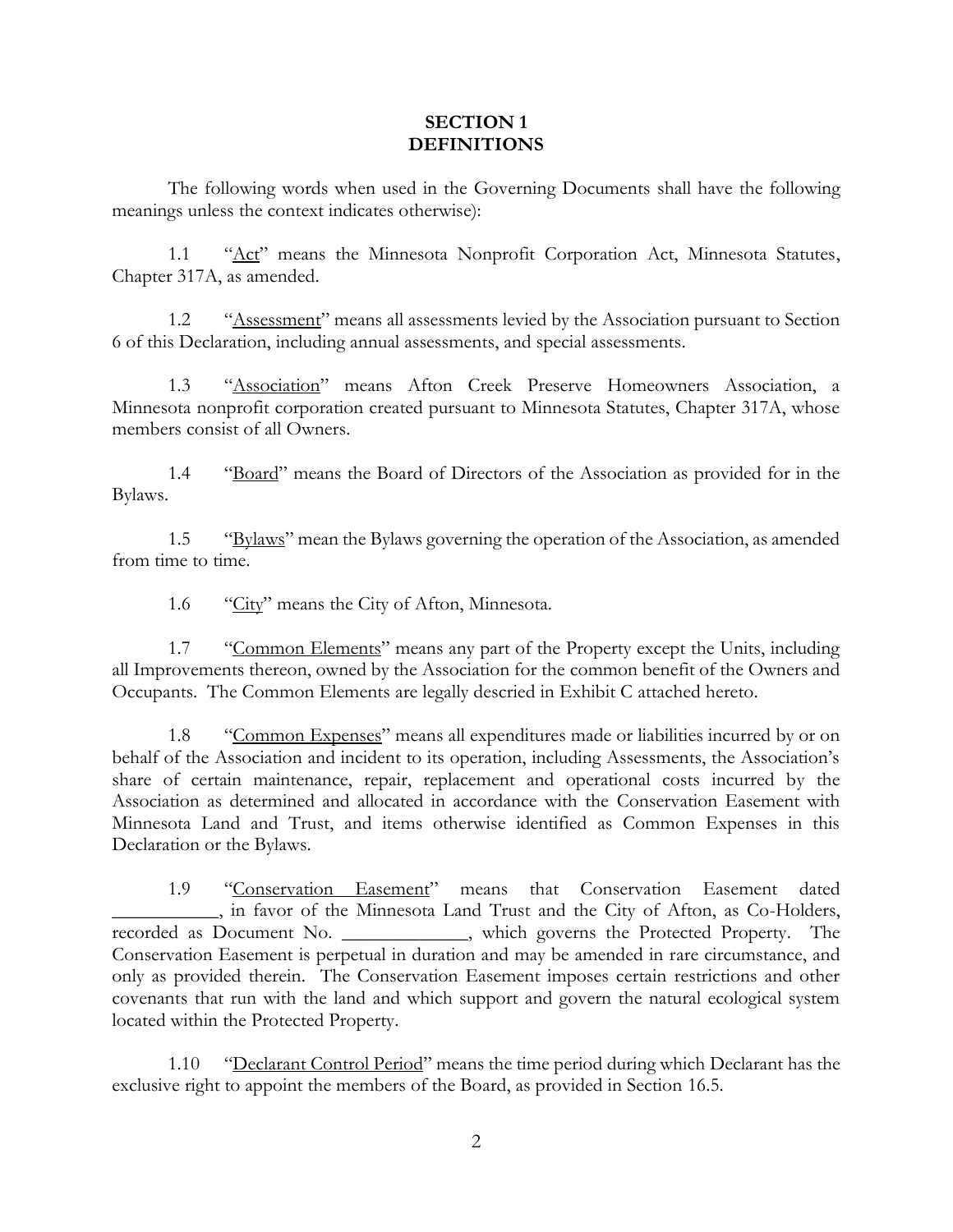1.11 "Developer" means Afton Creek Preserve Development, LLC, a limited liability company created pursuant to Minnesota Statutes, Chapter 322C.

1.12 "Development Area" means all real estate subject to development by the Declarant and Developer as part of Afton Creek Preserve, as described in the Declaration.

1.13 "Dwelling" means a building consisting of one or more floors, designed and intended for occupancy as a detached, single family residence, and located within the boundaries of a Unit. The Dwelling includes any garage attached thereto or otherwise included within the boundaries of the Unit in which the Dwelling is located.

1.14 "Governing Documents" means this Declaration, and the Articles of Incorporation and Bylaws of the Association, as amended from time to time, all of which shall govern the use and operation of the Property.

1.15 "Improvement" means any physical improvement of any kind, or any design or color change to any part of the Property, including without limitation any building, wall, fence, sign, enclosure, screening, utilities system, communications system, irrigation or drainage system, pond, roadway, trail, planting, landscaping, or any other type of structure, physical improvement or change.

1.16 "MCIOA" means the Minnesota Common Interest Ownership Act, Minnesota Statutes, Chapter 515B, as amended.

1.17 "Member" means all persons who are members of the Association by virtue of being Owners. The words "Owner" and "Member" may be used interchangeably in the Governing Documents.

1.18 "Occupant" means any person or persons, other than an Owner, in possession of or residing in a Unit.

1.19 "Owner" means a Person who owns a Unit, but excluding contract for deed vendors, mortgagees and other parties holding a security interest in a Unit, and Persons holding a remainder or reversionary interest in a Unit. The term "Owners" includes, without limitation, a contract for deed vendee and a holder of a life estate.

1.20 "Person" means a natural individual, corporation, limited liability company, partnership, limited liability partnership, trustee, or other legal entity capable of holding title to real property.

1.21 "Plan" means the habitat management plan and detailed action plan required under the terms of the Conservation Easement for the restoration and maintenance of the Protected Property for wildlife habitat and ecological communities approved by the Co-Holders of the Conservation Easement.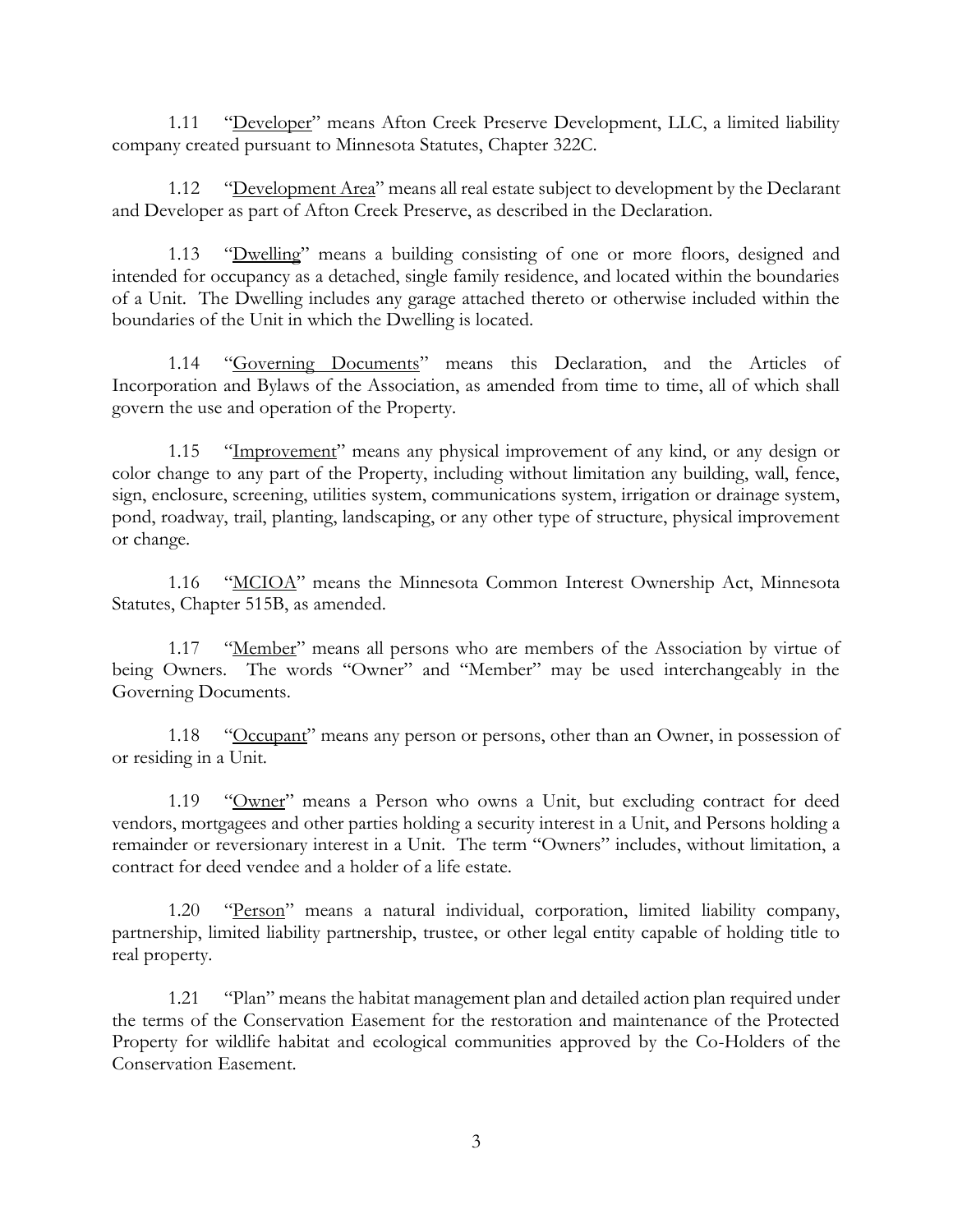1.22 "Plat" means the recorded plat or part thereof depicting the Property pursuant to the requirements of Minnesota Statutes, Chapter 505, 508 or 508A, as applicable, including any amended Plat or replat recorded from time to time.

1.23 "Private Improvement Developer's Agreement" means the Private Improvement Developer's Agreement by and between the Developer and the City of Afton recorded or to be recorded against the Property and portions of the Property identified therein as further descried in Section 7.17.

1.24 "Property" means all of the real property now or hereafter subjected to this Declaration, including the Dwellings and all other structures and Improvements located thereon now or in the future. The Property is legally described in Exhibit A attached hereto.

1.25 "Protected Property" means the part of the Property identified on the plat as Outlot A and Outlot B, which are subject to the Conservation Easement.

1.26 "Rules" means the Rules of the Association as approved from time to time pursuant to Section 5.6.

1.27 "Unit" means any platted lot subject to this Declaration upon which a Dwelling is located or intended to be located, as described in Section 2.1 and shown on the Plat, including all Improvements thereon, but excluding Common Elements.

Any terms used in the Governing Documents, and defined in the Act and not in this Section, shall have the meaning set forth in the Act. References to the singular may refer to the plural, and conversely, depending on context.

#### **SECTION 2 DESCRIPTION OF UNITS**

2.1 Units. There are eighteen (18) Units. All Units are restricted to residential use. Each Unit constitutes a separate parcel of real estate. The locations of the Units are as shown on the Plat, which is incorporated herein by reference, and a schedule of Units is set forth on Exhibit B attached hereto. The Unit identifier for a Unit shall be its lot and block number and the subdivision name.

2.2 Unit Boundaries. The front, rear and side boundaries of each Unit are the boundary lines of the platted lot upon which the Dwelling is located or intended to be located as shown on the Plat. The Units have no upper or lower boundaries. All spaces, walls, and other Improvements within the boundaries of a Unit are a part of the Unit.

2.3 Appurtenant Easements. The Units shall be subject to and benefited by the easements described in Section 13.

#### **SECTION 3 COMMON ELEMENTS AND OTHER PROPERTY**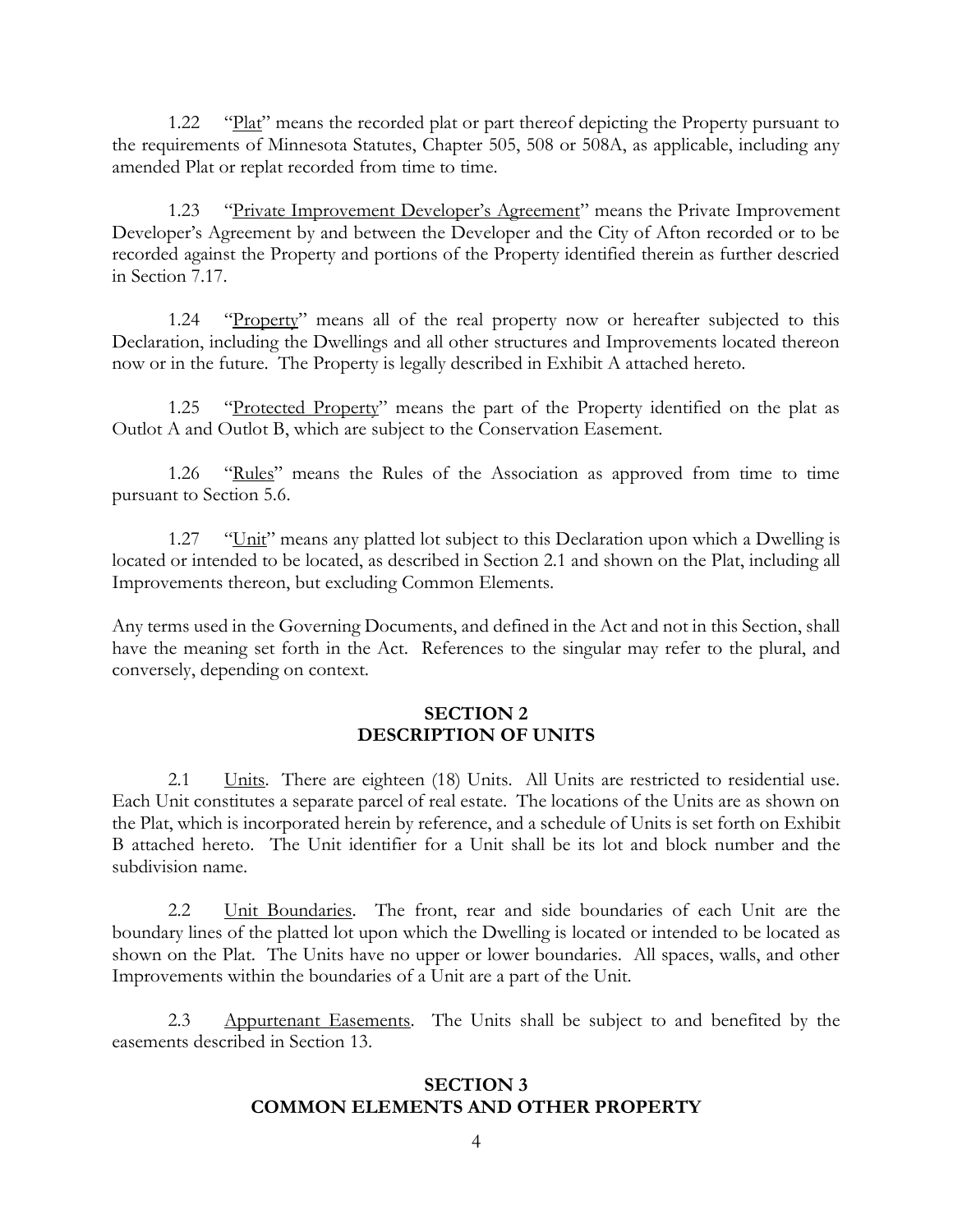3.1 Common Elements. The Common Elements and their characteristics shall be as follows:

3.1.1 Common Expenses for the maintenance, repair, replacement, management and operation of the Common Elements shall be assessed and collected from the Owners in accordance with Section 6.

3.1.2 Except as otherwise expressly provided in the Governing Documents, or as agreed in writing with the Association, all maintenance, repair, replacement, management and operation of the Common Elements shall be the responsibility of the Association.

3.1.2 The Common Elements are owned by the Association for the benefit of the Owners and Occupants.

3.1.4 The Common Elements are subject to (i) easements as described in this Declaration, Conservation Easement and reflected on the Plat, and (ii) the right of the Association to establish reasonable Rules governing the use thereof.

3.1.5 Common Elements include the additional obligations of the Association set forth in Paragraph 3.4 below.

3.2 Annexation of Real Property. Other real property may also be annexed to the Property as Units or Common Elements, or any combination thereof, and subjected to this Declaration, with the approval of (i) Owners (other than Declarant) of Units to which are allocated at least sixty-seven percent (67%) of the votes in the Association, and (ii) Declarant so long as Declarant owns any unsold Unit for sale. Following the required approvals, the Association shall be authorized to take all actions necessary to complete the annexation, including without limitation the execution and recording of an amendment to this Declaration reflecting the annexation.

3.3 Dedication and Deannexation of Property. The Association has the power to dedicate or convey reasonable portions of the Property owned by it to any governmental or private Person for private or public purposes, subject to the terms of the Conservation Easement and subject to the written consent of (i) the City, and (ii) Declarant so long as Declarant owns any unsold Unit for sale. Declarant shall have similar authority over portions of the Property owned by it, subject to the written consent of (i) the City, and (ii) the Association. The portion of the Property which is deannexed shall be automatically released from this Declaration, effective upon the recording of an instrument evidencing such dedication or conveyance; provided that such instrument shall reference this Declaration and the authority contained in this Section.

3.4 Additional Obligations.

3.4.1 The Association shall be responsible for the restoration and maintenance of the Protected Property, Outlot A and Outlot B, as set forth in the Plat, and as required by that certain Conservation Easement co-held by the Minnesota Land Trust and the City of Afton (the "Co-Holders") in accordance with the Plan as approved by the Co-Holders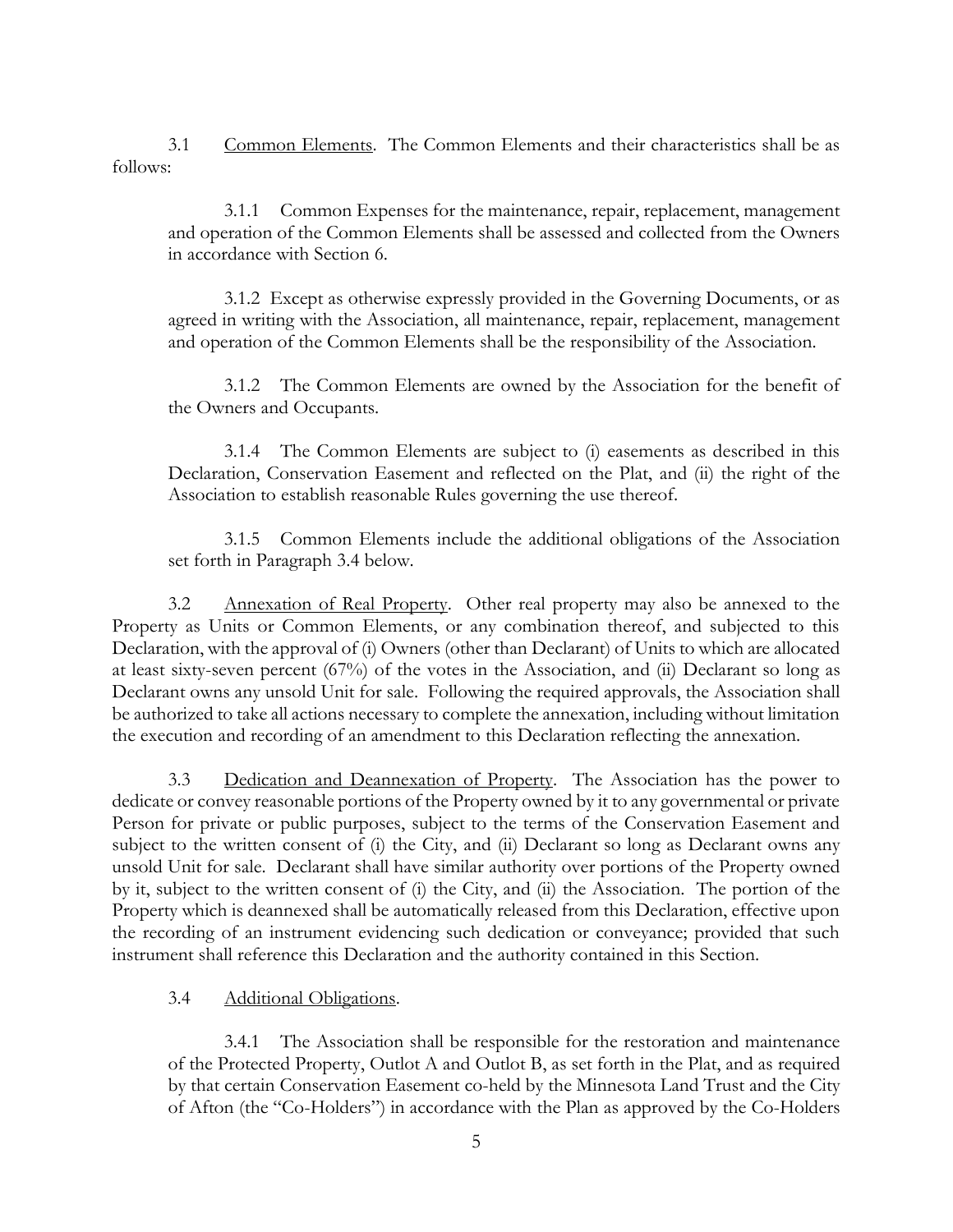under the terms of the Conservation Easement. Copies of the approved Plan shall be made available by the Declarant or the Developer upon request of an Owner.

3.4.2 The trail system within Outlot B and identified on the Final Development Plan will be available for public access and will be maintained by the Association.

3.4.3 Other than road and street maintenance or snowplowing performed by or on behalf of the City of Afton, the initiation of which is set out in the Development Agreement with the City of Afton, the Association shall maintain the real property legally described as Lot 1, Block 2, St. Croix Valley Estates, Washington County, Minnesota, otherwise known as 5500 Odell Avenue South, Afton, Minnesota.

3.4.4 The Association shall maintain the Property, including the outlots not included in the Protected Property, with natural prairie grasses, forbs, shrubs and trees as provided in that certain Private Improvement Developer's Agreement with the City of Afton, using Washington Conservation District's Prairie Projects Operations and Maintenance Guide. No less than sixty percent (60%) of each unit shall be planted in natural prairie grasses, and other forbs, shrubs and trees, including existing trees.

3.4.5 Other obligations as set forth in the Private Improvement Developer's Agreement with the City of Afton.

3.4.6 The Association shall maintain the stormwater basins identified on the Plat, pursuant to a maintenance plan developed with a licensed civil engineer and subject to review and approval by the City Engineer.

3.4.7 The Association shall maintain the ingress and egress easement lying between and over Lot 5 and Lot 6, Block 2, Afton Creek Preserve, Washington County, Minnesota.

# **SECTION 4 ASSOCIATION MEMBERSHIP: RIGHTS AND OBLIGATIONS**

Membership in the Association, and the allocation to each Unit of a portion of the votes in the Association and a portion of the Common Expenses of the Association, shall be governed by the following provisions:

4.1 Membership. Each Owner shall be a Member solely by reason of Unit Ownership, and the membership shall be automatically transferred with the conveyance of the Owner's title to the Unit. An Owner's membership terminates when the Owner's Unit ownership terminates. When more than one Person is an Owner of a Unit, all such Persons shall be Members, but multiple ownership of a Unit shall not increase the voting rights allocated to the Unit nor authorize the division of the voting rights.

4.2 Voting and Common Expenses. Each Unit is assigned one vote. Common Expense obligations are allocated equally among the Units, subject to the qualifications set forth in Section 6.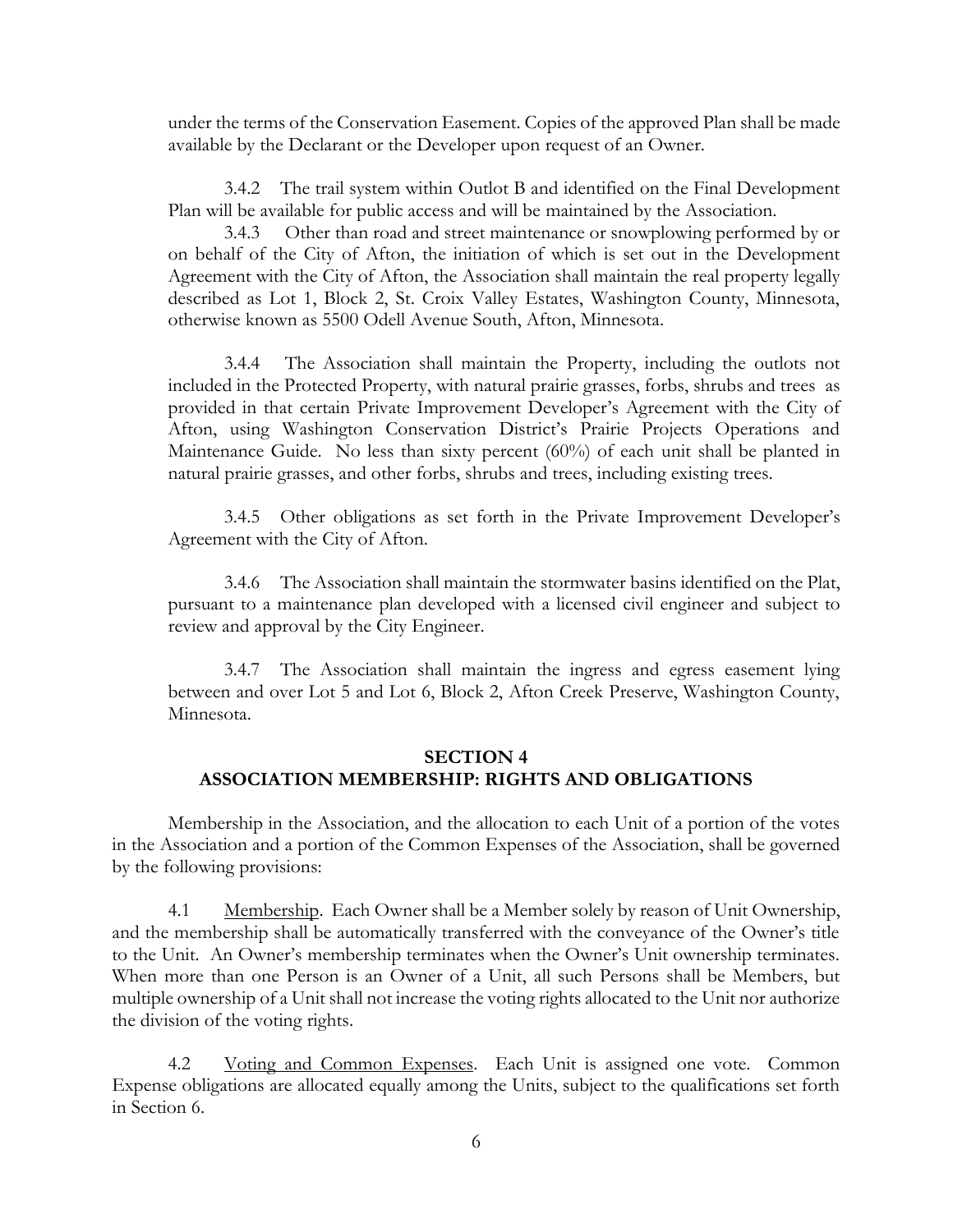4.3 Appurtenant Rights and Obligations. The ownership of a Unit shall include the voting rights and Common Expense obligations describe in Section 4.2. The rights and obligations, and the title to the Units, shall not be separated or conveyed separately, and any conveyance, encumbrance, judicial sale or other transfer of any allocated interest in a Unit shall be void. The allocation of the rights and obligations described in this Section may not be changed, except in accordance with the Governing Documents.

4.4 Authority to Vote. The Owner, or some natural person designated to act as proxy on behalf of the Owner, and who need not be an Owner, may cast the vote allocated to such Unit at meetings of the Association. However, if there are multiple Owners of a Unit, only the Owner or other Person designated pursuant to the provisions of the Bylaws may cast such vote. The voting rights of Owners are more fully described in Section 3 of the Bylaws.

# **SECTION 5 ADMINISTRATION**

The administration and operation of the Association and the Property, including but not limited to the acts required of the Association, shall be governed by the following provisions:

5.1 General. The operation and administration of the Association and the Property are governed by the Governing Documents and the Rules. The Association is responsible for the operation, management and control of the Property. The Association has all powers described in the Governing Documents and the Act. All powers exercisable by the Association are vested in the Board, unless action or approval by the Owners is specifically required by the Governing Documents. All references to the Association mean the Association acting through the Board unless specifically stated to the contrary.

5.2 Operational Purposes. The Association shall operate and manage the Property for the purposes of (i) administering and enforcing the Governing Documents, (ii) maintaining, repairing and replacing those parts of the Property and other Improvements (if any) for which the Association is responsible pursuant to Section 9, and (iii) preserving the value and architectural character of the Property.

5.3 Binding Effect of Actions. All agreements and determinations made by the Association in accordance with the Governing Documents shall be binding upon all Owners and Occupants, and their lessees, guests, heirs, personal representatives, successors and assigns, and all secured parties.

5.4 Bylaws. The Association shall have Bylaws. The Bylaws govern the operation and administration of the Association, and are binding on all Owners, Occupants and other Persons owning or acquiring any interest in the Property.

5.5 Management. The Board has authority to select a manager or managing agent and to delegate the management duties imposed upon the Association's officers and directors by the Governing Documents and the Act. However, such delegation does not relieve the officers and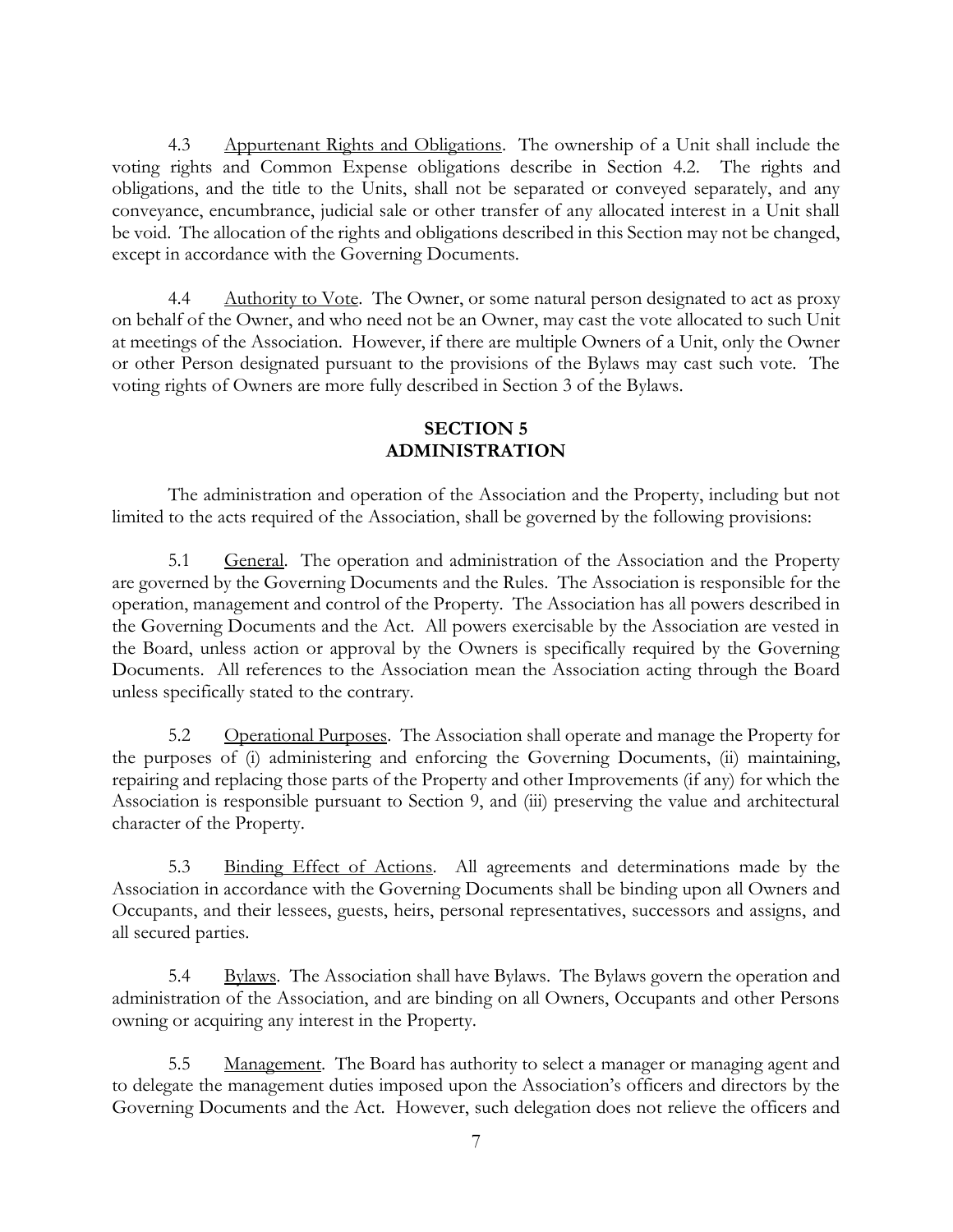directors of the ultimate responsibility for the performance of their duties as prescribed by the Governing Documents and the Act.

5.6 Rules. The Board has authority to approve and implement such reasonable Rules as deemed necessary from time to time for the purpose of operating and administering the affairs of the Association and regulating the use of the Property. The Rules shall be consistent with the Governing Documents, the Rules, and the Conservation Easement. The inclusion in other parts of the Governing Documents of authority to approve Rules is in furtherance, and not in limitation, of the authority granted by this Section. New or amended Rules are effective only after reasonable notice thereof has been given to the Owners.

5.7 Association Assets: Surplus Funds. All funds and real or personal property acquired by the Association shall be held and used for the benefit of the Owners for the purposes stated in the Governing Documents. Surplus funds remaining after payment of or provision for Common Expenses and reserves shall be credited against future Assessments or added to reserves, as determined by the Board.

### **SECTION 6 ASSESSMENTS**

6.1 General. Assessments shall be assessed and levied against the Units subject to the requirements and procedures set forth in this Section 6, the Governing Documents and the Bylaws. Assessments shall include annual Assessments under Section 6.2, and may include special Assessments under Section 6.3 and limited Assessments under Section 6.4. Annual and special Assessments shall be allocated among the Units equally, in accordance with the allocation formula set forth in Section 4.2; except that the costs allocated with respect to prairie grasses, flowers, and plants as provided in the Private Improvement Developer's Agreement, located on the Units shall be allocated solely to such respective Unit. Limited Assessments under Section 6.4 are allocated to Units as set forth in that Section.

6.2 Annual Assessments. Annual Assessments shall be established and levied by the Board, subject to the limitations set forth hereafter. Each annual Assessment shall cover all of the anticipated Common Expenses of the Association for that year which are to be shared equally by all Units in accordance with the allocation formula set forth in Section 4.2. Annual Assessments shall be payable in equal monthly, quarterly or annual installments, as directed by the Board.

Each annual Assessment shall cover all of the anticipated Common Expenses of the Association for that year which are to be shared by all Units in accordance with the allocation formula set forth in Section 4.2. Except to the extent that the replacement is funded by Special Assessments pursuant to Section 6.3 or Limited Assessments pursuant to Section 6.4, annual Assessments shall provide for, among other things, an adequate reserve fund for the maintenance, repair and replacement of those components of the Property for which the Association is responsible, including but not limited to required restoration and maintenance of the Protected Property under the terms of the Conservation Easement and in accordance with the Plan approved by the Co-Holders of the Conservation Easement. The amount annually budgeted for replacement reserves shall be adequate, together with past and future contributions to replacement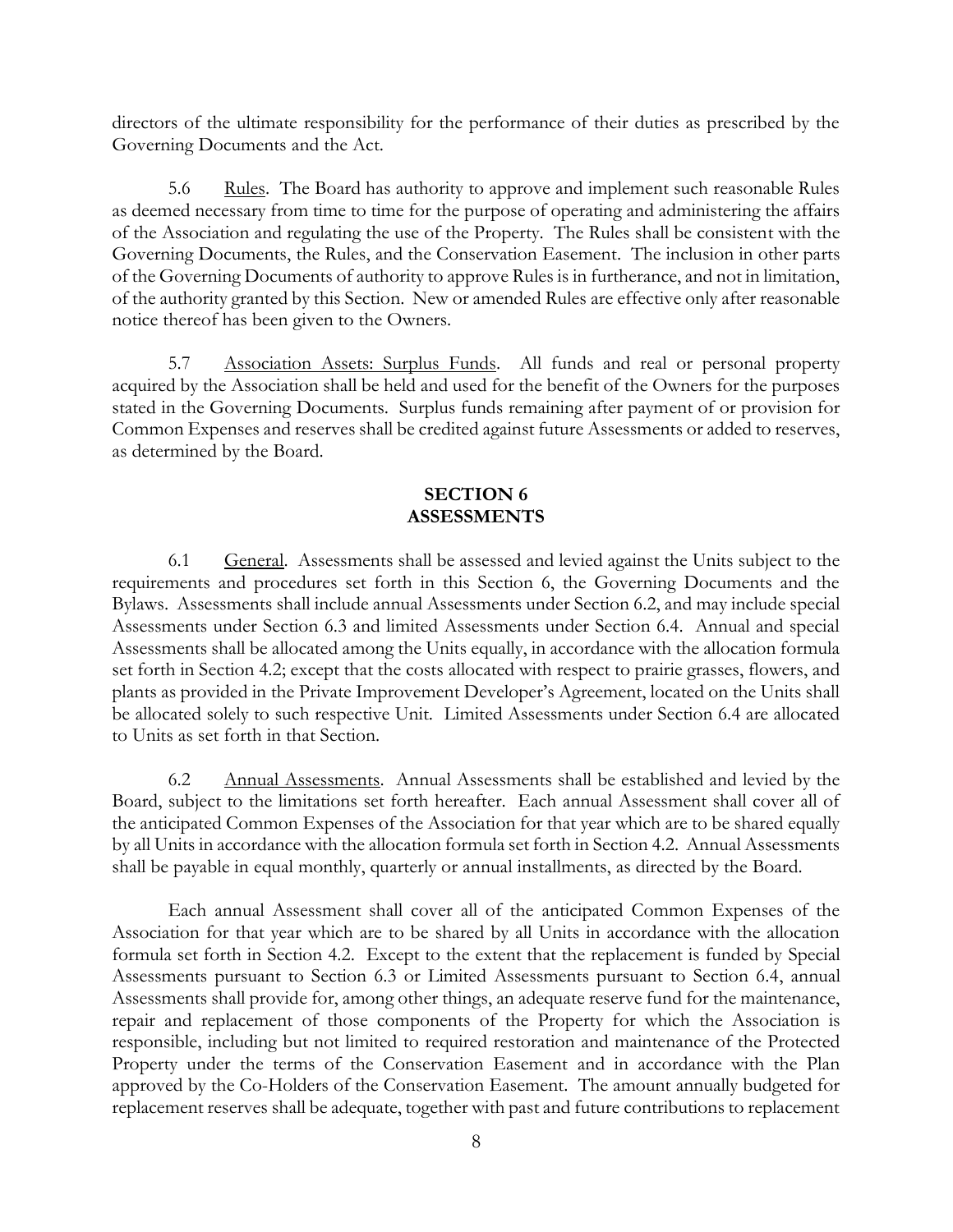reserves, to replace the components as determined based upon the estimated remaining useful life of each component, provided that portions of replacement reserves need not be segregated for the replacement of specific components and provide that the amount annually budgeted need not include reserves for the replacement of components that have a remaining useful life of more than 30 years.

Additionally, to support the administration of the Conservation Easement by the holders of the Conservation Easement the Annual Assessments against each Unit shall include a fee of forty and 00/100th dollars (\$40.00) to be aggregated and paid annually by the Association to the Minnesota Land Trust or other subsequent conservation easement holder. The Association shall include with the delivery of the annual payment, a current list of Owners and their mailing addresses.

The Annual Assessment allocated to the Minnesota Land Trust and levied against each unit may increase every five (5) years from the date of the last Certificate of Occupancy issued for a dwelling, by the lesser of (i) ten percent  $(10\%)$ ; or (ii) a percentage amount equal to the percentage increase, if any, in the U.S. Department of Labor, Bureau of Labor Statistics CPI (all items, all consumers 1982-84 equals 100) which occurred during the previous five (5) year period for the Midwest Urban Region Consolidated Metropolitan Statistical Area.

The Association will collect, aggregate and pay the annual payments required hereunder to the Minnesota Land Trust or subsequent holder, on or before January 31 of each year. The first assessed payment will be paid on or before January 31, 2020.

The Association is responsible for collecting the annual payments and remitting payment to the Minnesota Land Trust. In the event that Owner of a Unit fails to make the annual payment, the Association shall have all rights and remedies available under the Governing Documents. Each Owner of a Unit within Afton Creek Preserve agrees that by acceptance of an interest in a Unit the Owner waives all rights to contest the validity of any such assessment.

6.3 Special Assessments. In addition to annual Assessments, and subject to the limitations set forth hereafter, the Board may levy in any Assessment year a special Assessment against all Units equally in accordance with the allocation formula set forth in Section 4.2, and for the purposes described in this Declaration. Among other things, special Assessments shall be used for the purpose of defraying in whole or in part the cost of any unforeseen and unbudgeted Common Expense.

6.4 Limited Assessments. In addition to annual Assessments and special Assessments, the Board may, at its discretion, levy and allocate limited Assessments among only certain Units in accordance with the following requirements and procedures:

6.4.1 Any Common Expense or portion thereof benefiting fewer than all of the Units may, at the Board's discretion, be assessed exclusively against the Unit or Units benefited.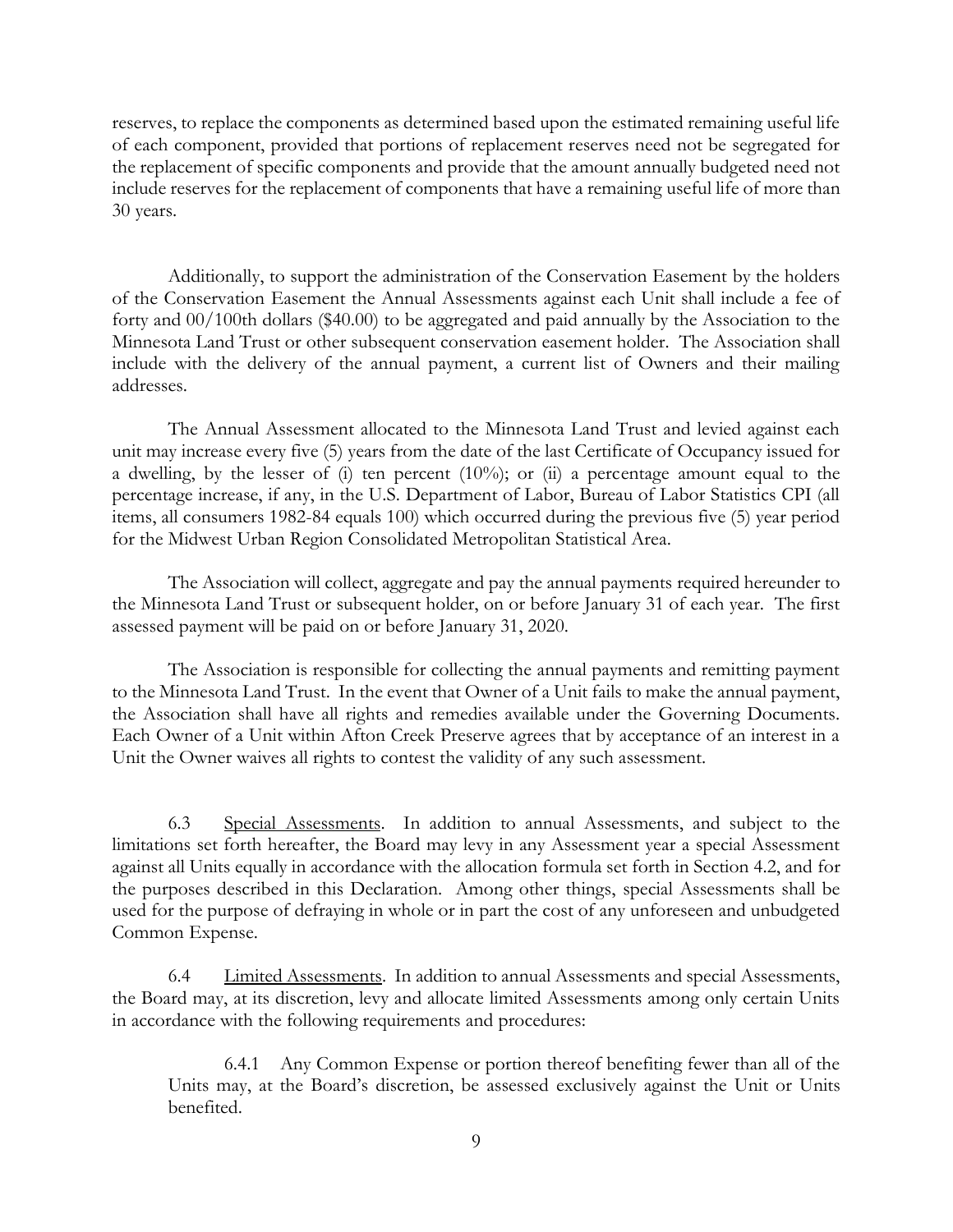6.4.2 The initial cost to procure and install a mailbox on the Units, along with the costs to maintain, repair and replace the mailboxes located on the Units.

6.4.3 The costs of insurance may be assessed equally or by actual cost per Unit; the costs of utilities may be assessed in proportion to usage.

6.4.4 Reasonable attorney's fees and other professional fees and costs incurred by the Association in connection with (i) the collection of Assessments, and (ii) the enforcement of the Governing Documents, the Act and the Rules, against an Owner or Occupant or their guests, may be assessed against the Owner's Unit.

6.4.5 Late charges, fines and interest may be assessed as provided in Section 14.

6.4.6 Assessments levied to pay a judgment against the Association may be levied only against the Units existing at the time the judgment was entered, in proportion to those Units' Common Expense liabilities.

6.4.7 If any damage to the Common Elements or another Unit is caused by the act or omission of any Owner or Occupant, or their guests, the Association may assess the costs of repairing the damage exclusively against the Owner's Unit to the extent not covered by insurance.

6.4.8 If any Assessment or installment of an Assessment becomes more than thirty (30) days past due, then the Association may, upon ten (10) days written notice to the Owner, declare the entire amount of the Assessment immediately due and payable in full.

6.4.9 If Common Expense liabilities are reallocated for any purpose, Assessments and any installment thereof not yet due shall be recalculated in accordance with the reallocated Common Expense liabilities.

Assessments levied under Sections 6.4.1 through 6.4.7 may, at the Board's discretion, be assessed as a part of, or in addition to, other Assessments levied under this Section 6.

6.5 Liability of Owners for Assessments. Subject to Section 6.5.2, the obligation of an Owner to pay Assessments is as follows:

6.5.1 The Owner at the time an Assessment is payable with respect to that Owner's Unit is personally liable for the share of the Common Expenses assessed against such Unit. Such liability shall be joint and severable where there are multiple Owners of the Unit.

6.5.2 Except as provided in this Section 6.5.2, the Owner's liability is absolute and unconditional, unless otherwise modified by law or this Declaration, and no Owner is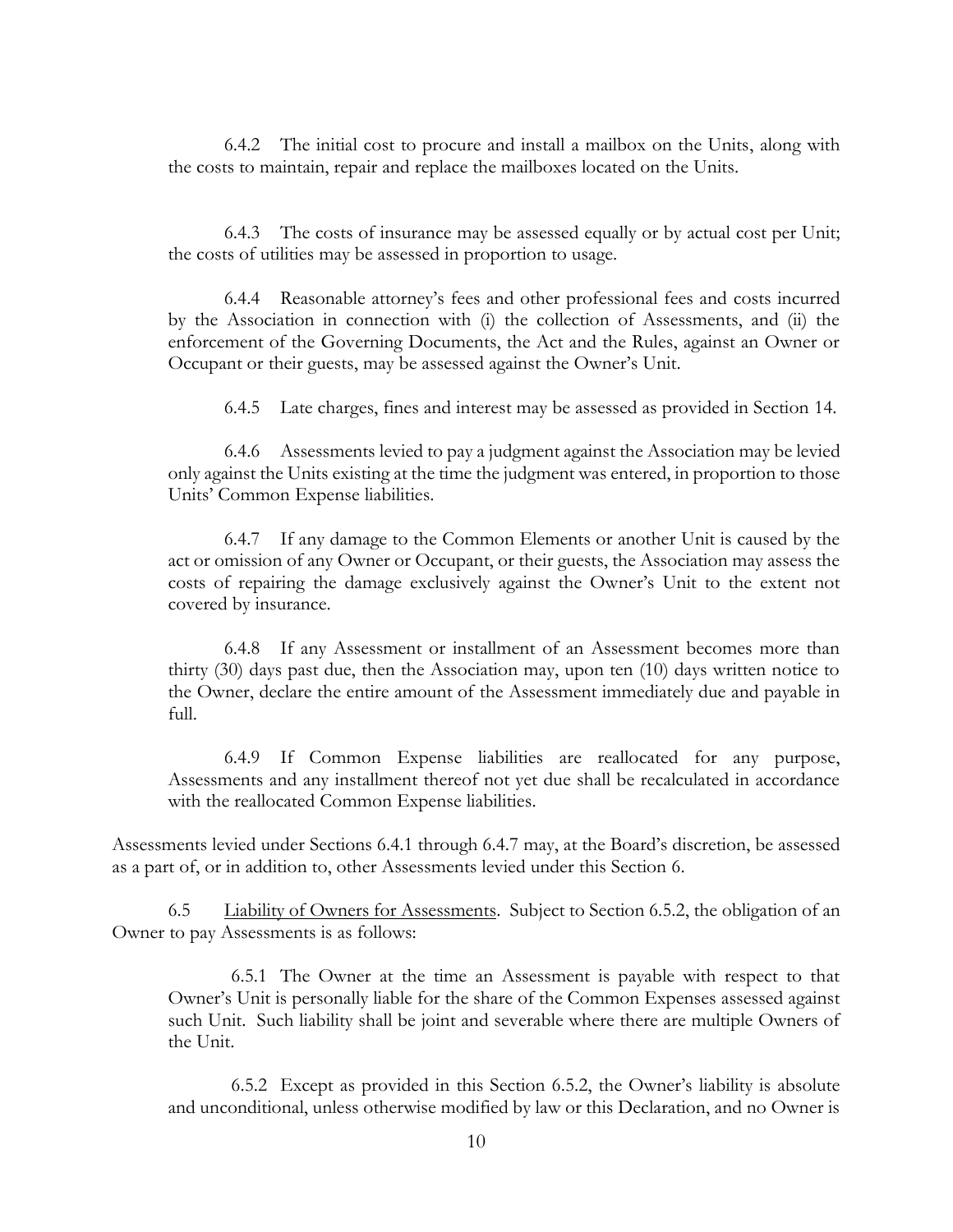exempt from liability for payment of Assessments by right of set-off, by waiver of use or enjoyment of any part of the Property, by absence from or abandonment of the Unit, by the waiver of any other rights, or by reason of any claim against the Association or their officers, directors or agents, or for their failure to fulfill any duties under the Governing Documents or the Act.

6.6 Assessment Lien. The Association has a lien on a Unit for any Assessment levied against that Unit from the time the Assessment becomes due. If an Assessment is payable in installments, the full amount of the Assessment is a lien from the time the first installment thereof becomes due. Fees, charges, late charges, fines and interest charges imposed by the Association are liens, and are enforceable as Assessments, under this Section 6. Recording of this Declaration constitutes record notice and perfection of any lien under this Section 6, and no further recordation of any notice of or claim for the lien is required. The release of the lien shall not release the Owner from personal liability unless agreed to in writing by the Association. The attorney's fees and costs incurred by the Association to prepare and record a satisfaction or release of the lien shall be the personal obligation of the Owner of the Unit that is subject to the lien and shall be part of the amount of the lien.

6.7 Foreclosure of Lien: Remedies. A lien for Assessments may be foreclosed against a Unit under the laws of the State of Minnesota (i) by action, or (ii) by advertisement in substantially the same manner as a mortgage containing a power of sale. The Association, or its authorized representative, shall have the power to bid in at the foreclosure sale and to acquire, hold, lease, mortgage and convey any Unit so acquired. The Owner and any other Person claiming an interest in the Unit, by the acceptance or assertion of any interest in the Unit, grants to the Association a power of sale and full authority to accomplish the foreclosure by advertisement. The Association shall, in addition to its other remedies, have the right to pursue any other remedy at law or in equity against the Owner who fails to pay any Assessment or charge against the Unit.

6.8 Lien Priority: Foreclosure. A lien under this Section 6 is prior to all other liens and encumbrances on a Unit except (i) liens and encumbrances recorded before this Declaration, (ii) any first mortgage on the Unit, and (iii) liens for real estate taxes and other governmental assessments or charges against the Unit. The holder of a first mortgage on a Unit which acquires title to the Unit by foreclosure or a deed in lieu of foreclosure shall take title to the Unit free and clear of all Assessments liens encumbering the Unit and Assessments payable in the period prior to the acquisition of title to the Unit by the mortgage holder. At such times as the first mortgage holder takes title to the Unit, it shall be obligated to pay Assessments levied against the Unit and payable during the period when it holds title to the Unit.

6.9 Voluntary Conveyances: Statement of Assessments. In a voluntary conveyance of a Unit, the buyer shall not be personally liable for any unpaid Assessments or other charges made by the Association against the seller or the seller's Unit prior to the time of conveyance to the buyer, unless expressly assumed by the buyer. However, the lien of such Assessments shall remain against the Unit until released or satisfied. Any seller or buyer shall be entitled to a statement, in recordable form, from the Association setting forth the amount of the unpaid Assessments against the Unit, including all Assessments payable in the Association's current fiscal year, which statement shall be binding on the Association, the seller and the buyer.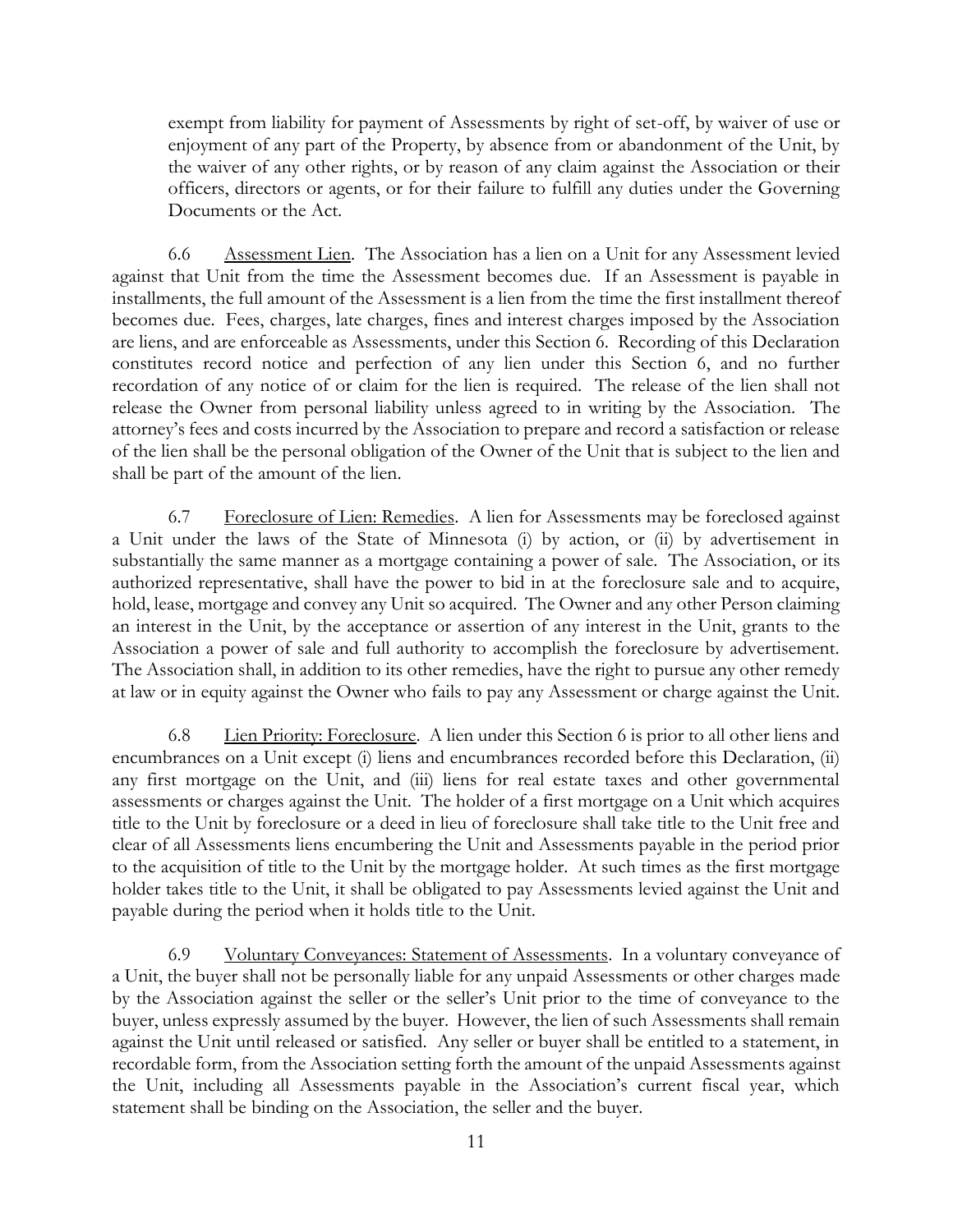#### **SECTION 7 RESTRICTIONS ON USE OF PROPERTY**

All Owners and Occupants, and all secured parties, by their acceptance or assertion of an interest in the Property, or by their occupancy of a Unit, covenant and agree that, in addition to any other restrictions which may be imposed by the Governing Documents, the occupancy, use, operation, alienation and conveyance of the Property shall be subject to the following restrictions:

7.1 General. The Property shall be owned, conveyed, encumbered, leased, used and occupied subject to the Governing Documents, as amended from time to time. All covenants, restrictions and obligations set forth in the Governing Documents are in furtherance of a plan for the Property, and shall run with the Property and be a burden and benefit to all Owners and Occupants and to any other Person acquiring or owning an interest in the Property, their heirs, personal representatives, successors and assigns.

7.2 Protected Property. The Protected Property is subject to the Conservation Easement held by the Minnesota Land Trust and the City of Afton. The purpose of the Conservation Easement is to protect and preserve the conservation value of the Protected Property by prohibiting activities that significantly interfere with the natural habitat and open space of the Protected Property and by requiring the restoration and maintenance of the Protected Property as natural habitat for wildlife and native biological communities.

It is the intent of the Declarant, the Co-Holders of the Conservation Easement and the Association that, in the event of a conflict between the Declaration, Bylaws, any Rules and Regulations, and the Conservation Easement, the Conservation Easement shall control as to all matters relating to the Protected Property.

The Declarant, or the Association, or other fee owner of the Protected Property, is responsible for the restoration of the Protected Property and the cost of restoration and maintenance. Use of the Protected Property is limited in the terms and restrictions of the Conservation Easement.

7.3 Subdivision Prohibited. No Unit nor any part of the Common Elements may be subdivided or partitioned or otherwise changed without the prior written approval of the Board, the Owners at an Association meeting, any governmental authorities having jurisdiction over the Property, and any secured parties holding first mortgages on any Units affected. In addition, the Protected Property may not be subdivided, except as specifically provided in the Conservation Easement.

7.4 Residential Use. Except as provided in Section 7.4, the Units shall be used by Owners and Occupants and their guests exclusively as private, single family residential Dwellings. An Owner may delegate, in accordance with the Governing Documents, the Owner's right of use and enjoyment of the Unit to persons living in the Unit pursuant to a legal right of possession; provided, that such persons shall be subject to the Governing Documents and the Rules.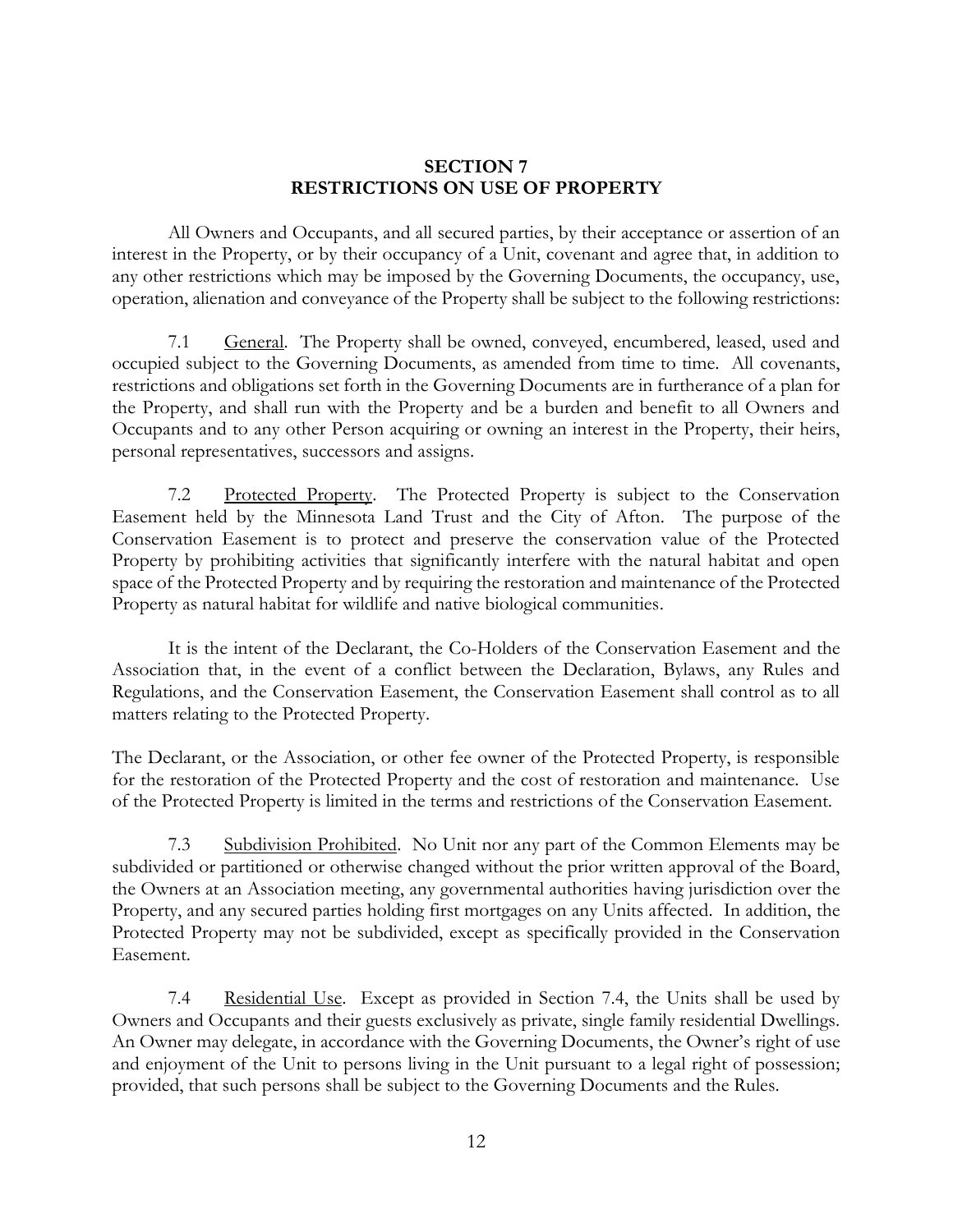7.5 Business Use Restricted. No business, trade, occupation or profession of any kind, whether carried on for profit or otherwise, shall be conducted, maintained or permitted in any Dwelling, Unit or the Common Elements except:

7.5.1 An Owner or Occupant may maintain a home occupation in such Owner or Occupant's Dwelling; provided, that such use (i) is incidental to the residential use of the Dwelling, (ii) does not involve physical alteration of the Dwelling or Unit visible from the exterior of the Dwelling, (iii) does not involve any observable business activity such as signs, advertising displays, frequent deliveries, or use of the Unit by customers or employees, and (iv) complies with any additional requirements contained in the Rules and the Governing Documents, or in any governmental laws, codes, rules, statutes or ordinances.

7.5.2 The Association may maintain offices on the Property for management and related purposes.

7.5.3 Declarant, Developer, or a builder authorized by one of them, may maintain offices, sales facilities, model homes and other business facilities on the Property in connection with the exercise of the rights reserved under this Declaration, as the case may be.

7.6 Leasing. Leasing of Units shall be allowed, subject to reasonable regulation by the Association, and subject to the following conditions: (i) no Unit shall be leased for transient or hotel purposes; (ii) no Unit may be subleased; (iii) a Dwelling must be leased in its entirety (not by room) unless simultaneously occupied by the Owner; (iv) the lease shall be in writing; and (v) the lease shall provide that it is subject to the Governing Documents and the Rules, and that any failure of the lessee to comply with the terms of such documents shall be a default under the lease. The Association may impose such reasonable Rules as may be necessary to implement nondiscriminatory procedures for the leasing of Units, consistent with this Section and applicable law.

7.7 Parking/Vehicles/Personal Property. Vehicles of any type owned or used by Owners or Occupants shall only be parked or kept within the Owner's garage or driveway, subject to the provisions of this Section. All campers, trailers, boats, ATVs and recreational vehicles and all non-working vehicles must be stored within the garages. Driveways should be used for parking purposes only, not for vehicle storage. No Person shall perform maintenance, repair or restoration work on any vehicle on the Property except for their own vehicles, and then only (i) within the Owner's garage, or (ii) for emergency repairs. Notwithstanding anything to the contrary in this Section, commercial vehicles shall not be parked or stored on the Property, except within a garage or on a temporary basis in connection with construction work on a Unit or deliveries. The Association shall have the authority to establish Rules to further regulate and restrict outside storage and parking of passenger vehicles, trucks, trailers, watercraft, recreational vehicles and all other kinds of personal property.

7.8 Traffic Regulations. All vehicular traffic on the Property is subject to federal, state and local laws and regulations. All vehicles operated on the Property shall be operated in a careful, prudent, and safe manner; and with due consideration for the rights of all Owners and Occupants.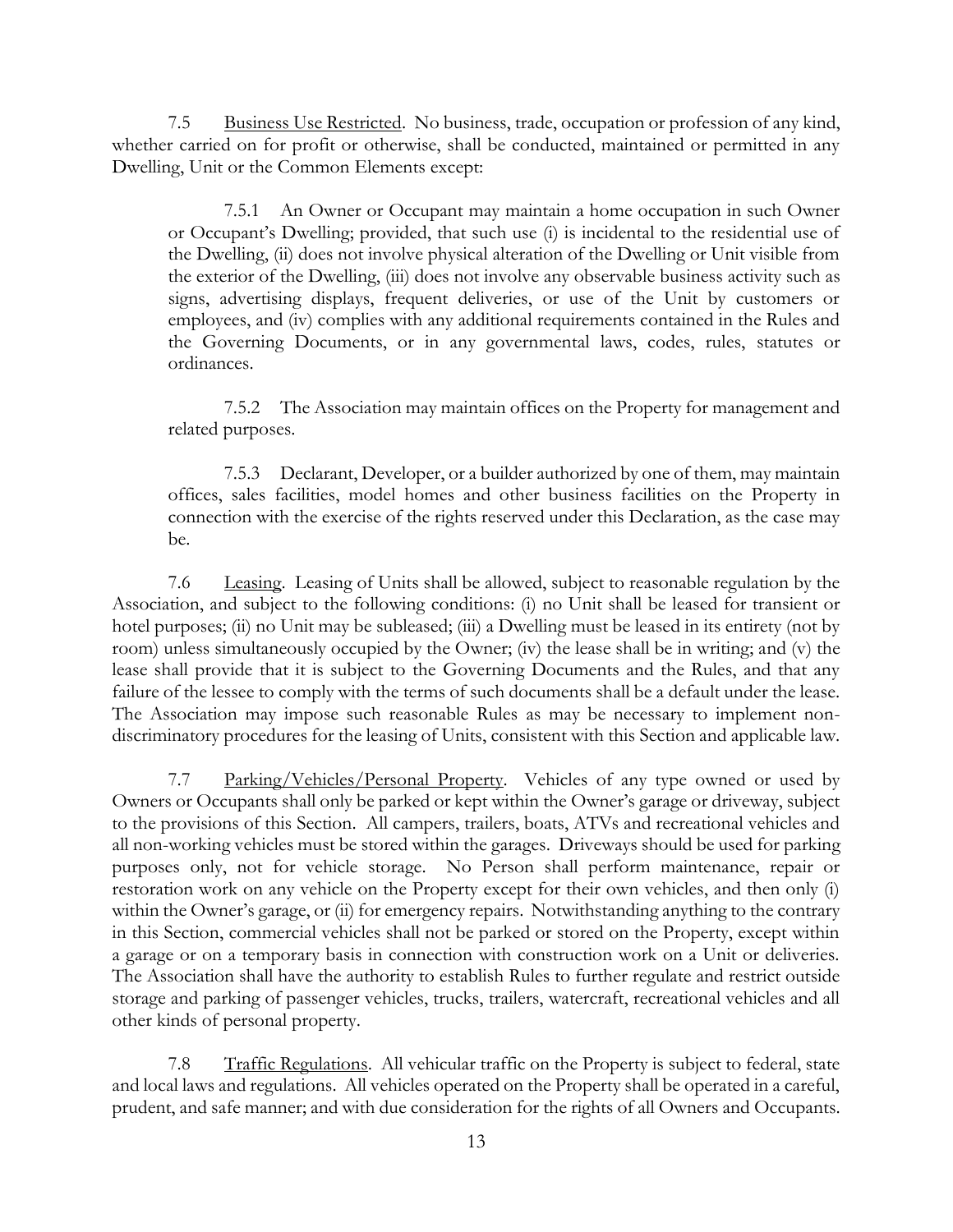7.9 Pets. Only domestic pets as defined by the City of Afton ordinances and not other animals shall be permitted on the Property and such ordinances shall control the keeping of such pets.

7.10 Use of Temporary Structures. No structure of a temporary character, mobile home, manufactured home, trailer, camper or tenet shall be used or occupied on any Unit at any time as a residence, living abode or living quarters, either temporarily or permanently.

7.11 Quiet Enjoyment; Interference Prohibited. All Owners and Occupants and their guests have a right to quiet enjoyment in their respective Units. The Property shall be occupied and used in such a manner as will not cause a nuisance, nor unduly restrict, or interfere with the use and quiet enjoyment of the Property by other Owners and Occupants and their invitees.

7.12 Compliance with Law. The Property shall be used in compliance with municipal codes or ordinances, and state and federal laws. No Person shall cause waste to the Property, cause a material increase in insurance rates on the property, or otherwise cause any unusual liability, health or safety risk, or expense, for the Association, or any Owner or Occupant.

7.13 Improvements. Except for those made by Declarant, Developer or authorized builders in connection with the sale of a Unit or construction of the first Dwelling thereon, no Improvement may be made, or caused or allowed to be made, in any part of the Common Elements, or in any part of Unit or Dwelling which is visible from the exterior of the Dwelling, without approval pursuant to Section 8.

7.14 Ponds, Wetlands, Prairie Grasses, Forbs, Shrubs and Trees. Ponds, marshes, wetland areas, vegetation and trees, whether located on a Unit or on Common Elements, and whether natural or otherwise, shall be maintained in substantially the same condition as originally established, subject only to (i) the terms and conditions of the Conservation Easement, or (ii) changes authorized by the Association consistent with all statutes, requirements, rules and regulations imposed on such areas and items by governmental authorities having jurisdiction over the Property, and (iii) the prior approval of any governmental authorities, if required. No cutting, moving, trimming, draining, dredging or other alteration of such areas and items shall be permitted, except as authorized by this Section 7.14, it being the intention that such areas and items remain and be maintained in a substantially natural condition, and subject to natural changes.

7.15 Time Share Ownership. No Unit may be sold under or subjected to any timesharing, time-interval or similar right-to-use programs, unless approved in writing by the Board.

7.16 Access to Units. In case of emergency, the yard areas of the Units are subject to entry, without notice and at any time, by an officer or member of the Board, by the management agent of the Association, or by any public safety personnel. Reasonable access is also authorized for maintenance purposes under Sections 9 and 13 and for enforcement purposes under Section 14.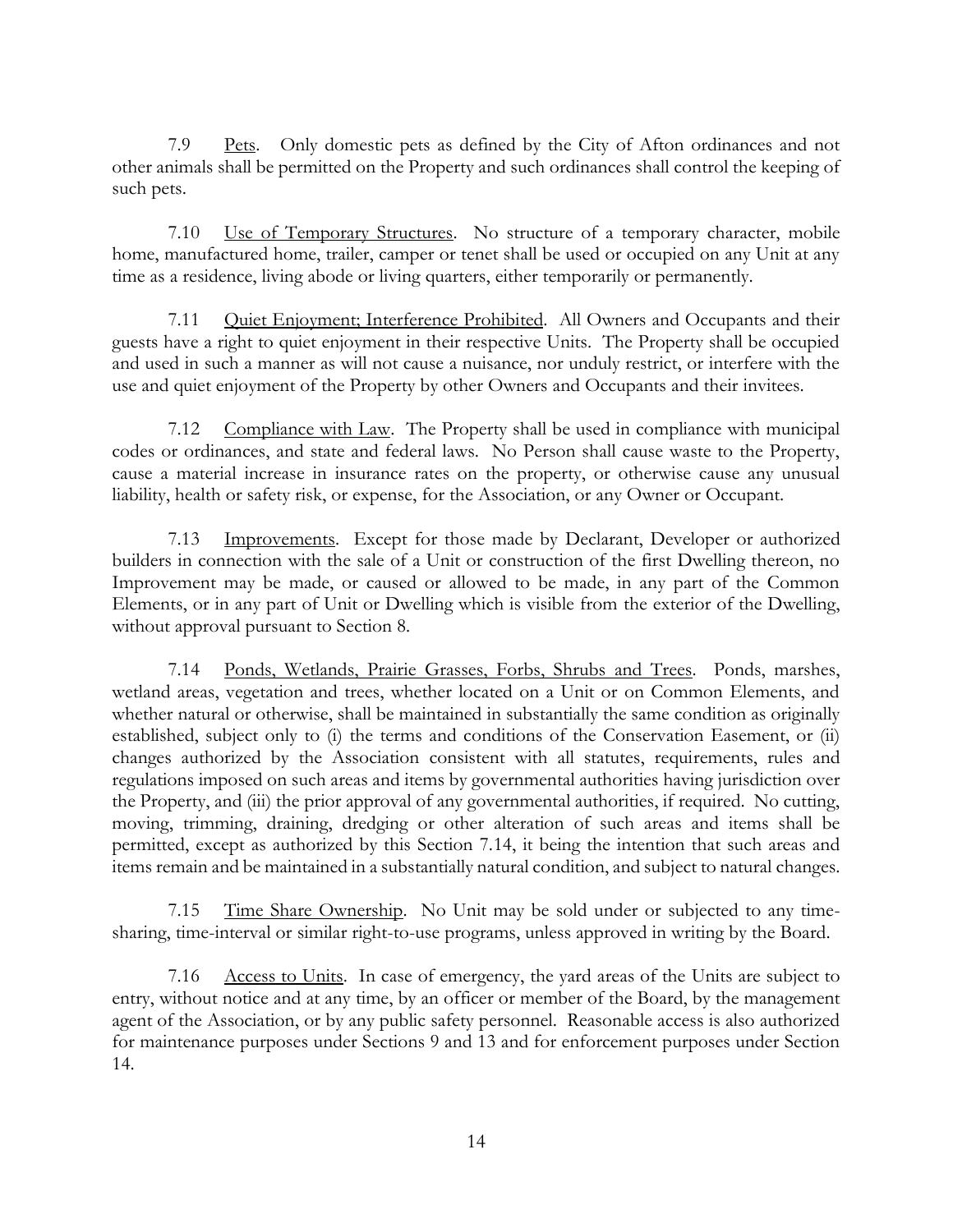7.17 Compliance with Private Improvement Developer's Agreement. There is a certain Private Improvement Developer's Agreement, dated April 15, 2019, as amended whether before or after the date of this Declaration, entered into between the Developer and the City (the "Development Agreement"). The Development Agreement contains various restrictions and requirements with respect to the development of Afton Creek Preserve, as defined in the Declaration, the construction of homes and other Improvements, and the use and maintenance of various spaces owned or to be owned by the Association, or the City. The Declarant, Developer and the Association shall comply in all respects with the Development Agreement.

7.17.1 In the event of a failure to comply, the City may (i) enter the Property and cure the non-compliance, or (ii) compel compliance by any legal or administrative means available to it under existing laws, ordinances, codes or regulations.

7.17.2 Prior to undertaking any action to cure the noncompliance, the City shall give written notice to the Association, and to the Developer, responsible for the noncompliance, and the responsible party shall have fifteen (15) days thereafter to cure the noncompliance; except, that in the event of an emergency, the City may act immediately provided that it makes a reasonable effort to give the previously described notice. Except in an emergency, notice shall be mailed, or hand delivered during business hours, to the party in question at its last known business address on the City's records. In addition, if the cure of a default requires more than fifteen (15) days after the mailed notice; provided, however, that for the cure of a default that requires more than fifteen (15) days to complete, Developer will commence the performance to cure the default within fifteen (15) days of the date of the notice and make good faith efforts to complete the performance as soon thereafter as possible. In addition to actually performing under this Section, the process of soliciting a contractor bid for any performance shall be considered commencing the performance hereunder.

7.17.3 The City shall be entitled to recover against the Association the City's costs and expenses, including reasonable administrative costs and attorneys' fees, incurred in undertaking or enforcing compliance with the Development Agreement.

7.17.4 The City shall have easements over the Property for reasonable access in the event that it is required to enforce its rights under this Section.

# **SECTION 8 BUILDING STANDARDS**

8.1 Approved Builders. The Association shall maintain at its sole discretion a list of Approved Builders. Only builders on the approved list will be allowed to construct new houses in Afton Creek Preserve.

8.2 Application for House Construction. Each lot owner desiring to build a house on a lot within Afton Creek Preserve must submit to the Association, through one of the Approved Builders, a fully completed Application for House Construction. The primary goal of the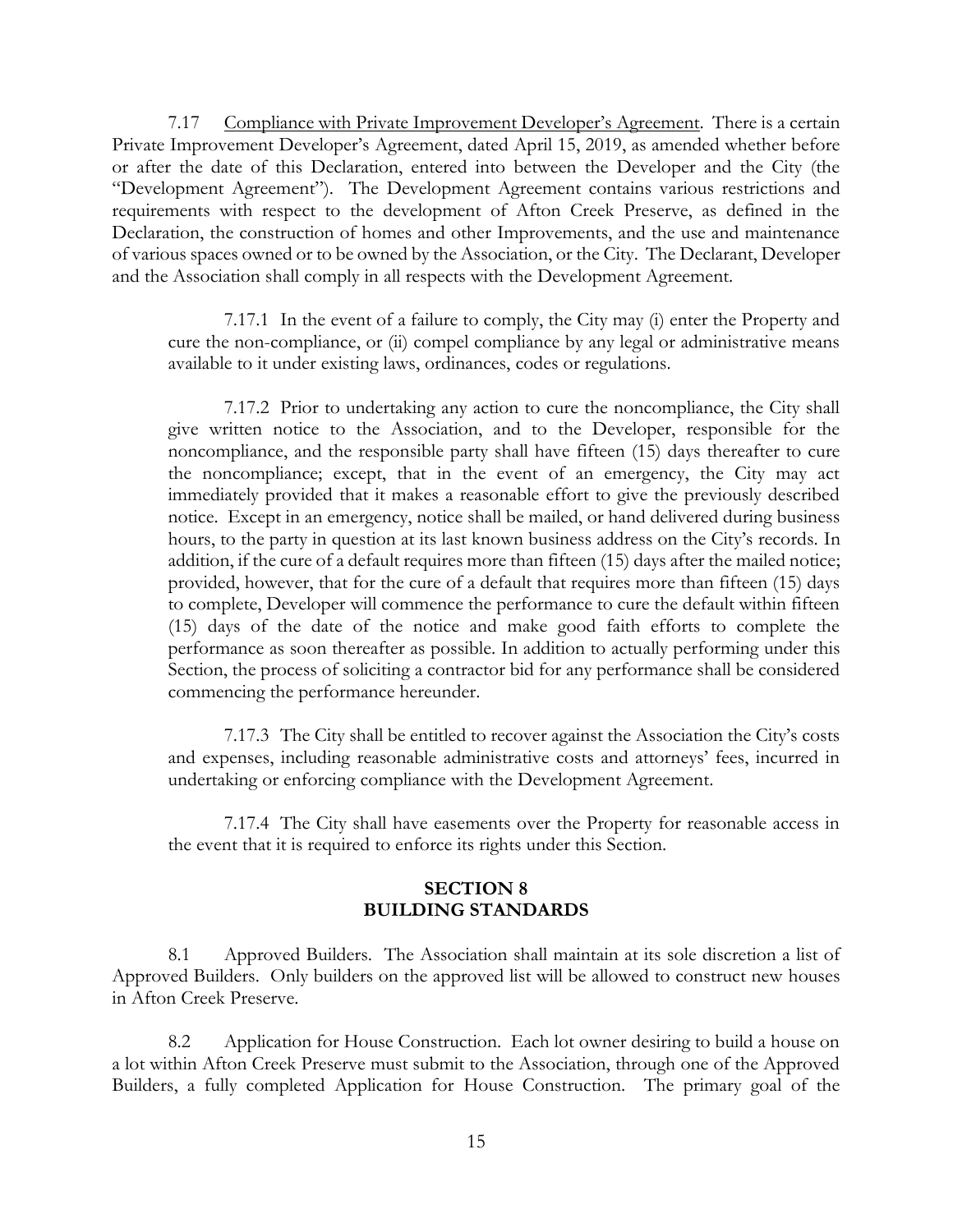application process is to determine that the proposed house conforms to the building standards and lot requirements as set forth in this Declaration and of the City of Afton.

8.3 Commencement of Construction. An Approved Builder must begin construction within one (1) year from the date of the closing of the purchase of a lot from the owner of the lot as of the date of this Declaration. A subsequent resale of the lot shall not enlarge or modify the requirements of this provision.

8.4 No building, fence, wall, or other structure shall be erected or maintained upon the Properties, nor shall any exterior additions, change or alteration be made to any such building, fence, wall, or any other structure until the plans and specifications showing the nature, kind, shape, height, materials, and location of the same shall have been submitted to and approved in writing by the Board as to harmony of external design and location in relation to surrounding structures and topography. Boundary markers required by the Co-Holders of the Conservation Easement to clearly mark boundaries between the Units and the Protected Property shall be maintained and enforced by the Association.

8.5 Accessory buildings shall be constructed of the same exterior materials and style of the main structure.

8.6 All driveways must be surfaced with concrete, asphalt, brick, or other materials except raw exposed gravel.

8.7 No structure of a temporary nature, including trailers, basements, garages, barns or other buildings shall be used on any lot at any time as a residence, either temporarily or permanently. All construction of the house and all related construction, including driveways and landscaping, must be completed within one (1) year from the date the construction begins or the date on which a building permit is issued, whichever date is first, except where such completion is made impossible or would result in great hardship to the owner or builder because of strikes, fires, national emergency or other disaster.

8.8 The minimum floor area of any dwelling, exclusive of garage, basement and porches, shall be as follows:

> 8.8.1 A one-story dwelling with basement shall have a minimum floor area of 1950 square feet.

> 8.8.2 A one-story dwelling without a basement shall have a minimum floor area of 2000 square feet of which no more than 200 square feet of the floor area may be utility room.

> 8.8.3 A two-story or two and one-half story dwelling shall have a minimum first floor area of 1650 square feet.

8.9 The exterior of any dwelling shall be muted earth tone or natural color and the texture and surface of the materials used to finish the exterior of any dwelling shall be consistent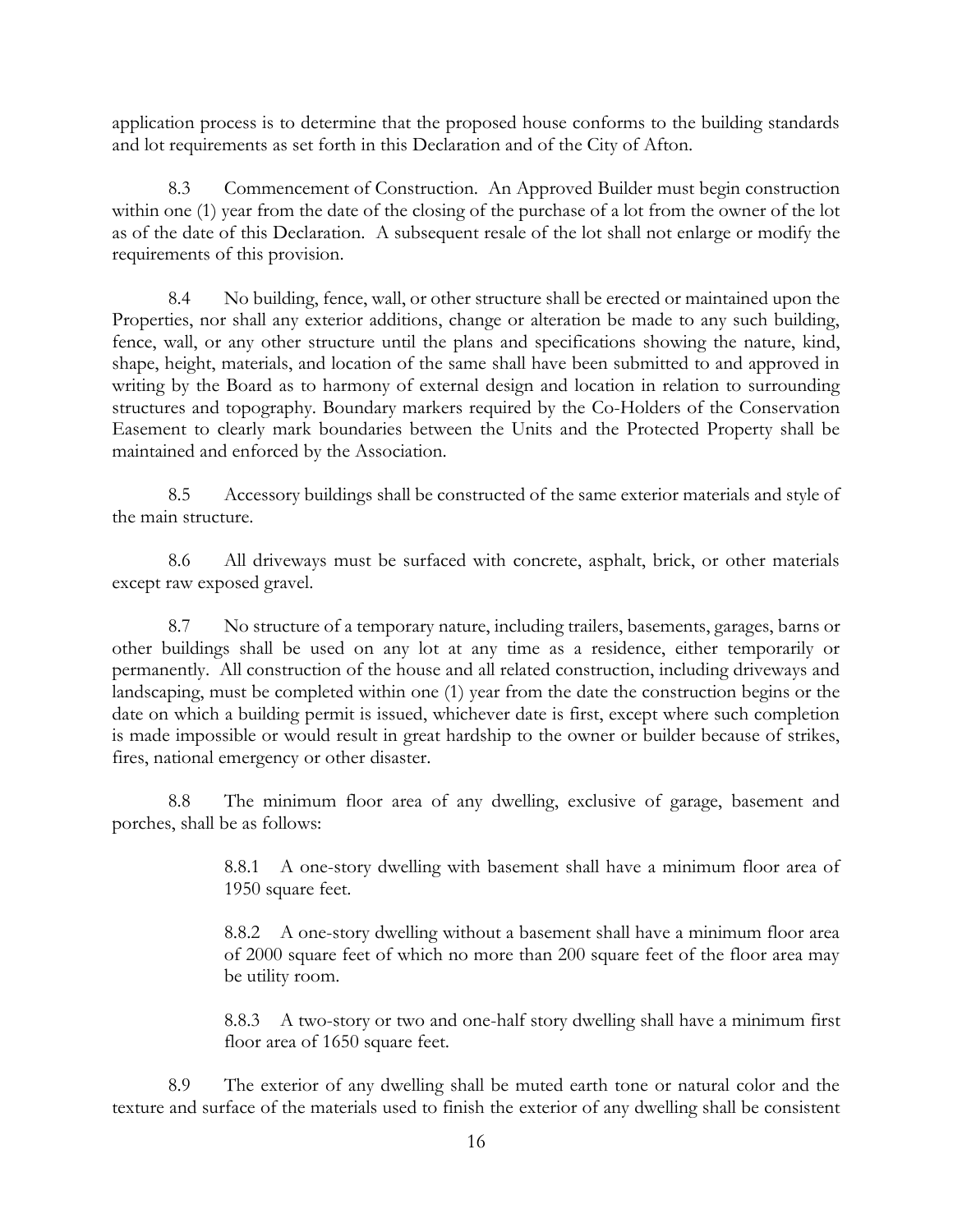with this color requirement in that the texture and surface of the exterior finish shall be maintained so as to enhance and preserve the natural or earth tone color and appearance of the dwelling. No aluminum, vinyl, or steel siding, soffit, or major portions of exterior may be used without specific cause for design elements.

8.10 All mailboxes will be uniform in design and color, and will comply with plans and specifications approved by the Association.

#### **SECTION 9 MAINTENANCE**

9.1 Maintenance by Association. The maintenance obligations of the Association are as follows:

9.1.1 The Association shall maintain the Common Elements.

9.1.2 The Association shall install, maintain, repair and replace the mailboxes located on the Units at the Owner's expense, assessed pursuant to Section 6.4.

9.2 Maintenance by Owner. Subject to Section 9.1, all maintenance of the Dwelling, Unit and all Improvements located within the Unit shall be the sole obligation and expense of the Owner of the Unit. Maintenance for which the Owner is obligated shall be performed in a good and workmanlike manner and in accordance with all applicable codes, ordinances, regulations, laws and reasonable standards (if any) established by the Association. If an Owner fails to perform any maintenance, repair or replacement activity for which the Owner is responsible hereunder (except for the exterior or interior of the Dwelling located within the Unit), or renders any maintenance, repair or replacement necessary by such Owner's acts or omissions, or by that of Occupants or guests, the Association may undertake such maintenance, repair or replacement activity and assess the Owner's Unit for the cost thereof pursuant to Section 6.4. However, prior to undertaking such maintenance, repair or replacement, the Association shall provide notice to the Owner, specifying the deficiencies at issue. If the deficiencies are not promptly corrected, then the Association may proceed with the maintenance, repair or replacement work.

9.3 Damage Caused by Owner. Notwithstanding any provision to the contrary in this Declaration, if, in the judgment of the Association, the need for maintenance of any part of the Property is caused by the act or omission of an Owner or Occupant, or his or her guests, or by a condition in a Unit which the Owner or Occupant has caused or allowed to exist after notice from the Association, the Association may cause such damage or condition to be repaired or corrected (and enter the yard area of upon any Unit to do so), and the cost thereof may be charged and assess against the Unit of the Owner responsible for the damage. Such cost shall be a personal obligation of the Owner and a lien against the Owner's Unit.

## **SECTION 10 INSURANCE**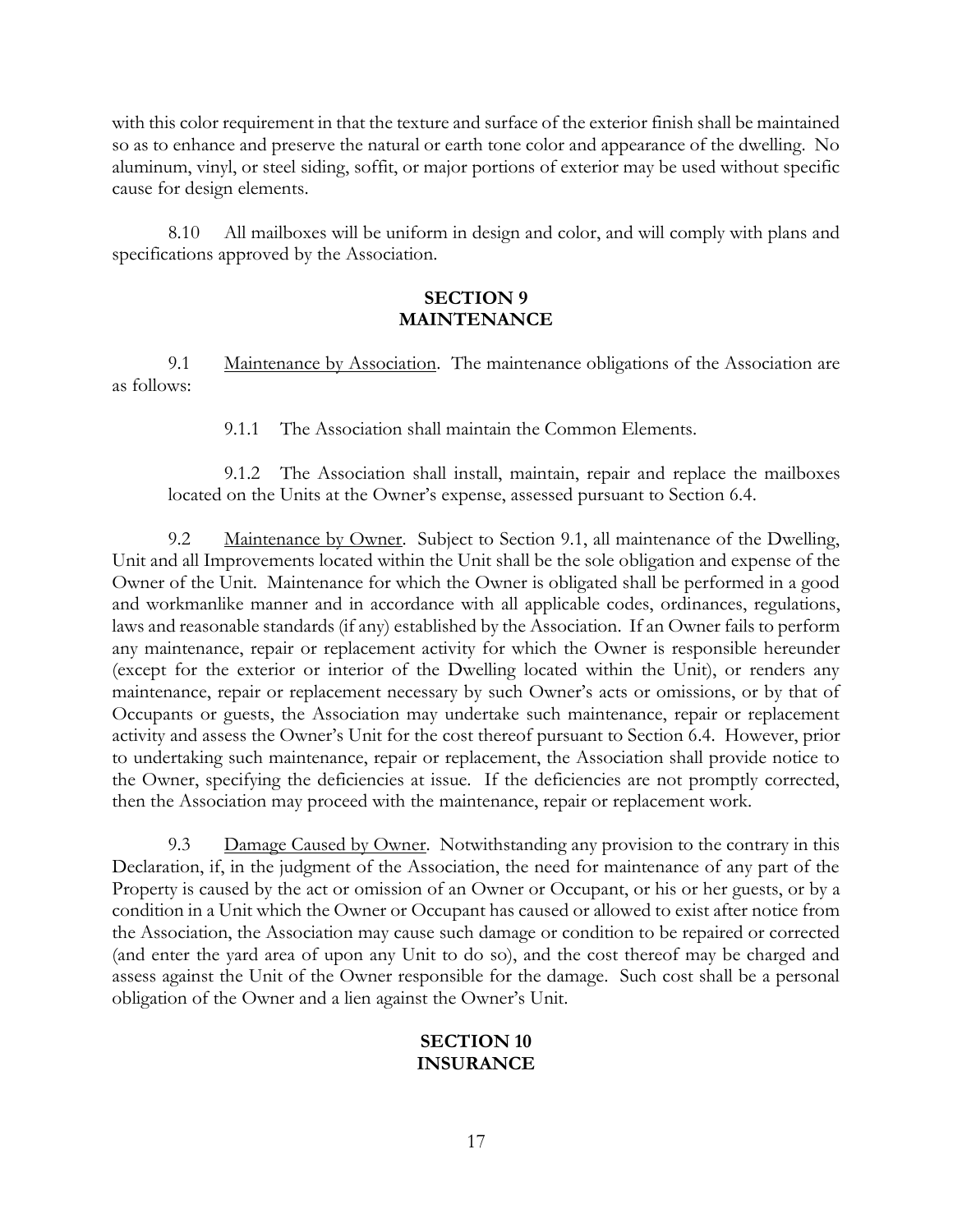10.1 Required Coverage. The Association shall obtain and maintain, at a minimum, a master policy or policies of insurance in accordance with the insurance requirements set forth herein, issued by a reputable insurance company or companies authorized to do business in the state of Minnesota, as follows:

10.1.1 Property insurance in broad form covering all risks of physical loss in an amount equal to one hundred percent of the insurable "replacement costs' of Improvements located on the Common Elements or on other portions of the Property which the Association is obligated to maintain, less deductibles, exclusive of land and other items normally excluded from coverage. The policy or policies shall also cover personal property owned by the Association.

10.1.2 Comprehensive public liability insurance covering the Common Elements, and the use, operation and maintenance of lands or Improvements which the Association is obligated to maintain against claims for death, bodily injury and property damage, and such other risks as are customarily covered by such policies for projects similar in type, location and use to the Property. The policy shall have minimum limits of One Million Dollars per occurrence. The policy shall, if reasonably available, contain a "severability of interest" endorsement which shall preclude the insurer from denying the claim of an Owner or Occupant because of negligent acts of the Association or other Owners or Occupants. The City of Afton and the Minnesota Land Trust shall be named as additional insureds on the Association's insurance policy.

10.1.3 Insurance coverage against dishonest acts on the part of directors, officers, managers, trustees, employees or other persons responsible for handling funds belonging to or administered by the Association, if deemed to be advisable by the Board or required as a precondition to the purchase, insuring or financing of a mortgage on a Unit. The insurance shall name the Association as insured, as its interests may appear.

10.1.4 Workers' Compensation insurance as required by law.

10.1.5 Such other insurance as the Board may determine from time to time to be in the best interests of the Association and the Owners.

10.2 Premiums, Improvements, Deductibles. All insurance premiums shall be assessed and paid as annual Assessments, and allocated among the Units as determined by the Board consistent with the Governing Documents. The Association may, in the case of a claim for damage or personal injury with respect to Improvements (if any) which the Association maintains (i) pay the deductible amount as a Common Expense, (ii) assess the deductible amount against the Units affected in any reasonable manner, or (iii) require the Owners of the Units affected to pay the deductible amount directly.

10.3 Loss Payee; Insurance Trustee. All insurance coverage maintained by the Association shall be written in the name of, and the proceeds thereof shall be payable to, the Association (or a qualified insurance trustee selected by it) as trustee for the benefit of the Owners and mortgagees which suffer loss. The Association, or any insurance trustee selected by it, shall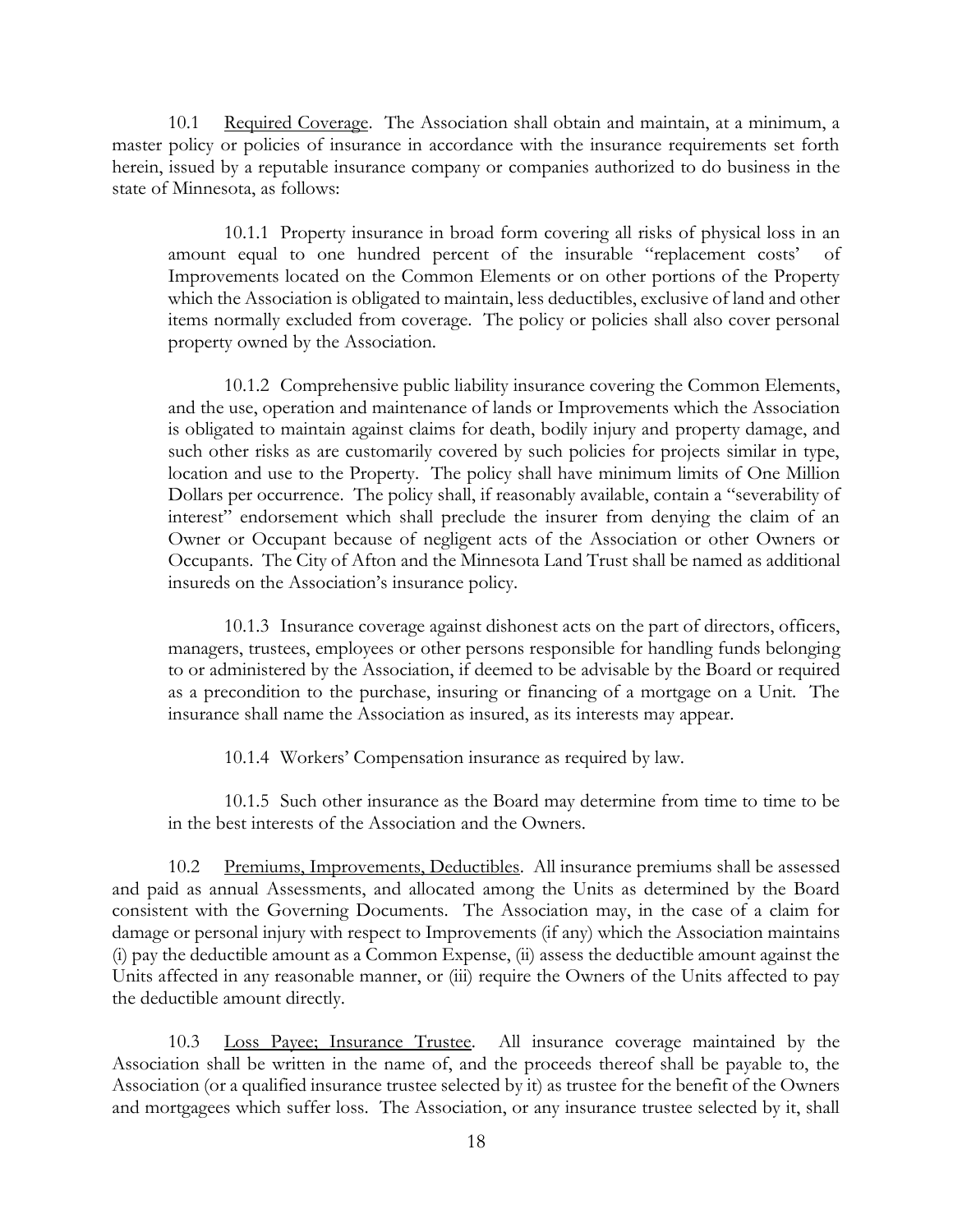have exclusive authority to negotiate, settle and collect upon any claims or losses under any insurance policy maintained by the Association. Subject to Section 11.1.4, the Association, or any insurance trustee selected by it, shall use the proceeds from property insurance on a damaged Improvement solely to repair and reconstruct the damaged Improvement, and not for any other purpose.

10.4 Required Policy Provisions. All policies of property insurance carried by the Association shall, if such provisions are reasonably available, provide that:

10.4.1 Each Owner and Unit Mortgagee is an insured Person under the policy with respect to liability arising out of the Owner's membership in the Association.

10.4.2 The insurer waives its right to subrogation under the policy against any Owner or member of the Owner's household and against the Association and members of the Board.

10.4.3 No act or omission by any Owner or mortgagee of a Unit, unless acting within the scope of authority on behalf of the Association, shall void the policy or be a condition to recovery under the policy.

10.4.4 If at the time of a loss under the policy there is other insurance in the name of an Owner covering the same property covered by the policy, the Association's policy is primary insurance (subject to Section 10.2).

10.5 Cancellation: Notice of Loss. All policies of property insurance and comprehensive liability insurance maintained by the Association shall provide that the policies shall not be canceled or substantially modified, for any reason, without at least thirty days' prior written notice to the Association, and all of the insured.

10.6 Restoration in Lieu of Cash Settlement. All policies of property insurance maintained by the Association shall provide that, despite any provisions giving the insurer the right to elect to restore damage in lieu of a cash settlement, such option shall not be exercisable (i) without the prior written approval of the Association (or any insurance trustee), or (ii) when in conflict with provisions of any insurance trust agreement to which the Association may be a party, or any requirement of law.

10.7 Owner's Personal Insurance. It is the obligation of each Owner to obtain personal insurance coverage at his or her own expense covering fire and other casualty to the Owner's Dwelling and other insurable Improvements located within the Owner's Unit, and public liability insurance covering the Owner's Unit. All insurance policies maintained by Owners shall, if possible, provide that they are without contribution as against any insurance purchased by the Association, except as to deductibles under Section 10.2 or other items not covered by the Association's insurance.

#### **SECTION 11 RECONSTRUCTION, CONDEMNATION AND EMINENT DOMAIN**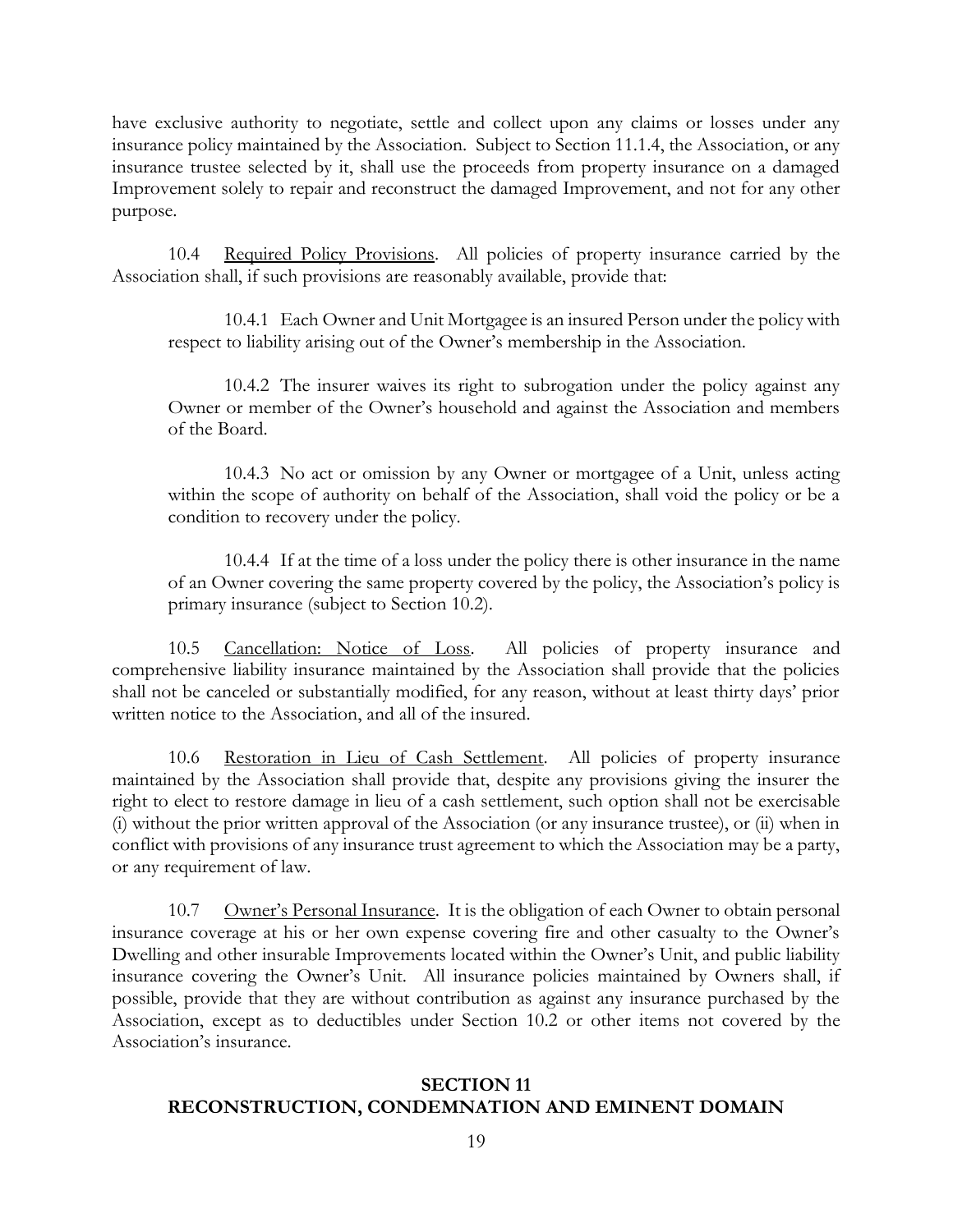11.1 Reconstruction. In the event of a casualty on or to any portion of the Property, the obligations and procedures for the repair, reconstruction or disposition of the damaged Improvements shall be governed by the following provisions.

11.1.1 All repairs and reconstruction of the damaged Improvements shall be commenced promptly following the casualty and shall be carried through diligently to conclusion. The Association shall be responsible for the repair and reconstruction of Common element Improvements and the Owners shall be responsible for the repair and reconstruction of Improvements to their respective Units.

11.1.2 All repair and reconstruction shall be approved pursuant to Section 8. The repair and reconstruction shall be in accordance with the requirements of all applicable zoning, subdivision, building, and other governmental regulations.

11.1.3 Notice of substantial damage or destruction to any portion of the Property shall be promptly given to the Association by the Owner of the damaged Improvements.

11.1.4 Notwithstanding the foregoing, repair and reconstruction of a Dwelling need not be undertaken if the Association, the Owner and the Owner's mortgagee agree in writing that the damaged Improvements need not be repaired and reconstructed. If such an agreement is made, the ruins and debris of any damaged Improvements shall promptly be cleared away and the damaged portion of the Property shall be left in an orderly, safe and sightly condition.

11.2 Condemnation and Eminent Domain. In the event of a taking of any part of the Common Elements by condemnation or eminent domain, the Association shall have authority to act on behalf of the Owners in all proceedings, negotiations and settlement of claims. Except for proceeds payable to the holder of the Conservation Easement as provided under the terms of the Conservation Easement, all other proceeds shall be payable to the Association to hold and distribute for the benefit of the Owners and their mortgagees, as their interests may appear. With respect to the taking of all or part of a Unit, the Owner of the Unit shall negotiate and settle all claims, subject to the rights of any mortgagee of the Unit.

#### **SECTION 12 SPECIAL PROVISIONS WITH THE CITY OF AFTON**

12.1 The City of Afton and the Minnesota Land Trust shall be named as an additional insured on the pertinent Association insurance policies and the policies shall cover those risks identified by the City, including but not limited to coverage for personal injuries and any other losses occurring as a result of the public use of the walking trails on Outlot B and otherwise on the Property. The Association shall hold harmless and indemnify the City of Afton and the Minnesota Land Trust from all losses incurred as a result of the public's use of the walking trails located on Outlot B and otherwise on the Property.

12.2 The Association waives its right to appeal any assessment of the City of Afton.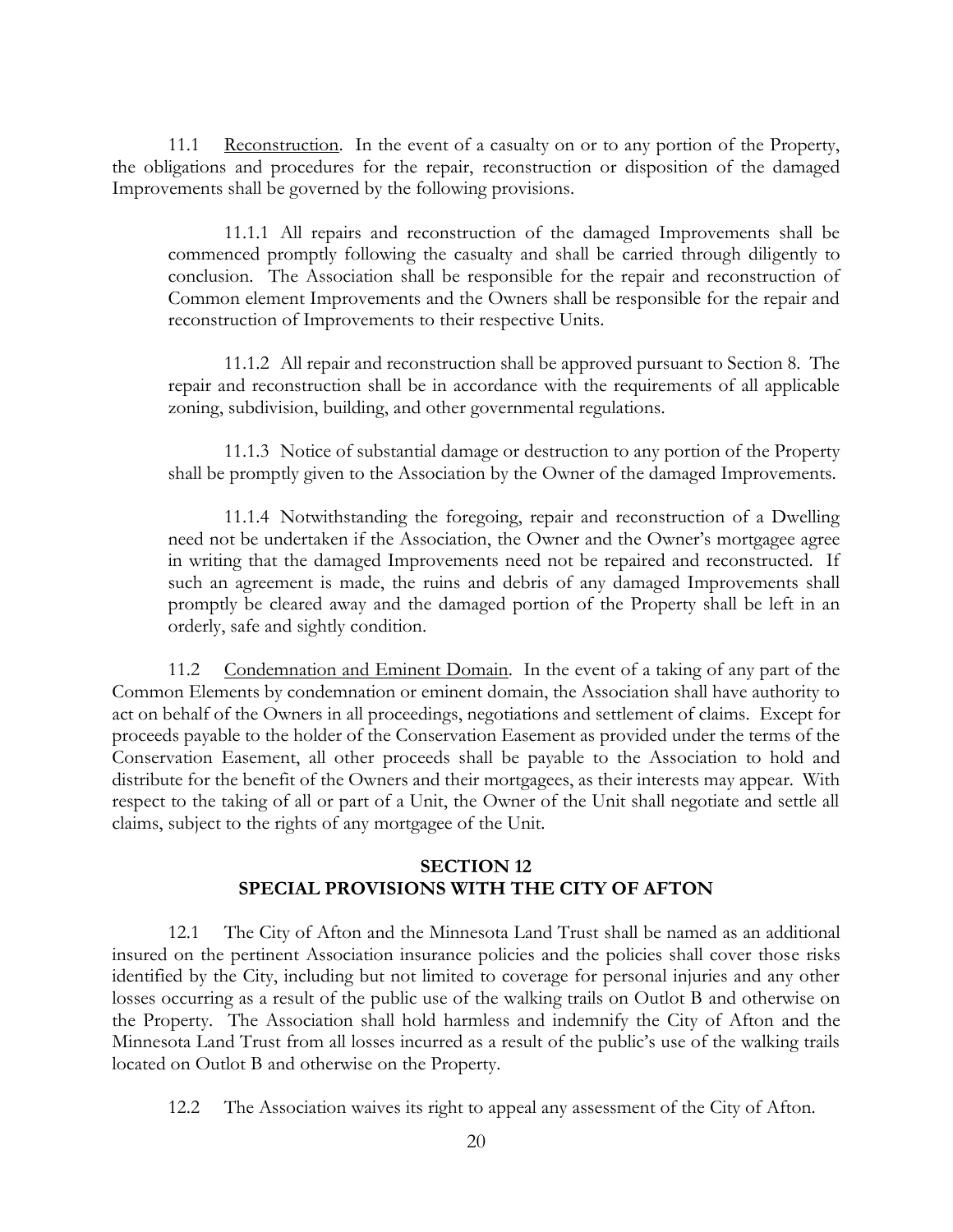- 12.3 In the event the Association becomes insolvent or ceases to operate, the City of Afton shall have the first right to exercise control of the Association itself or to designate such control to another.
- 12.4 The Developer shall provide a maintenance agreement requiring that the permanent stormwater basins will be inspected and maintained long term by the Developer or the HOA. The maintenance agreement shall be subject to review and approval by the City Engineer. The agreement at a minimum shall include the following:
	- i. Who will conduct maintenance
	- ii. Inspection frequency
	- iii. Maintenance necessary to ensure effective performance
	- iv. Maintenance intervals
	- v. Removal of settled materials
	- vi. Maintenance of vegetation

12.5 A minimum of a 48 hour notice shall be provided to the Turner Rhode Horse Farm in advance of controlled burns for the maintenance of the prairie grass, and the burning shall be done only when the prevailing winds will carry all or most of the smoke away from the Horse Farm.

12.6 The Association's restrictive covenants shall not include Architectural controls, but may contain Building Standards as provided in Section 8.

12.7 The City's restrictions regarding setbacks shall control.

#### **SECTION 13 EASEMENTS**

Each Unit and the Common Elements, and the rights of the Owners and Occupants therein, shall be subject to (i) the appurtenant easements and rights granted and reserved in the Declaration, (ii) the appurtenant easements and rights granted and reserved in this Section 13, and (iii) the other appurtenant easements and rights of record as referenced herein.

13.1 Access. Each Unit is the beneficiary of a nonexclusive easement for access to a public street or highway on or across those portions of the Common Elements designated for use as streets or sidewalks, as show on the Plat or otherwise designated by the Association, subject to any restrictions imposed pursuant to the Governing Documents.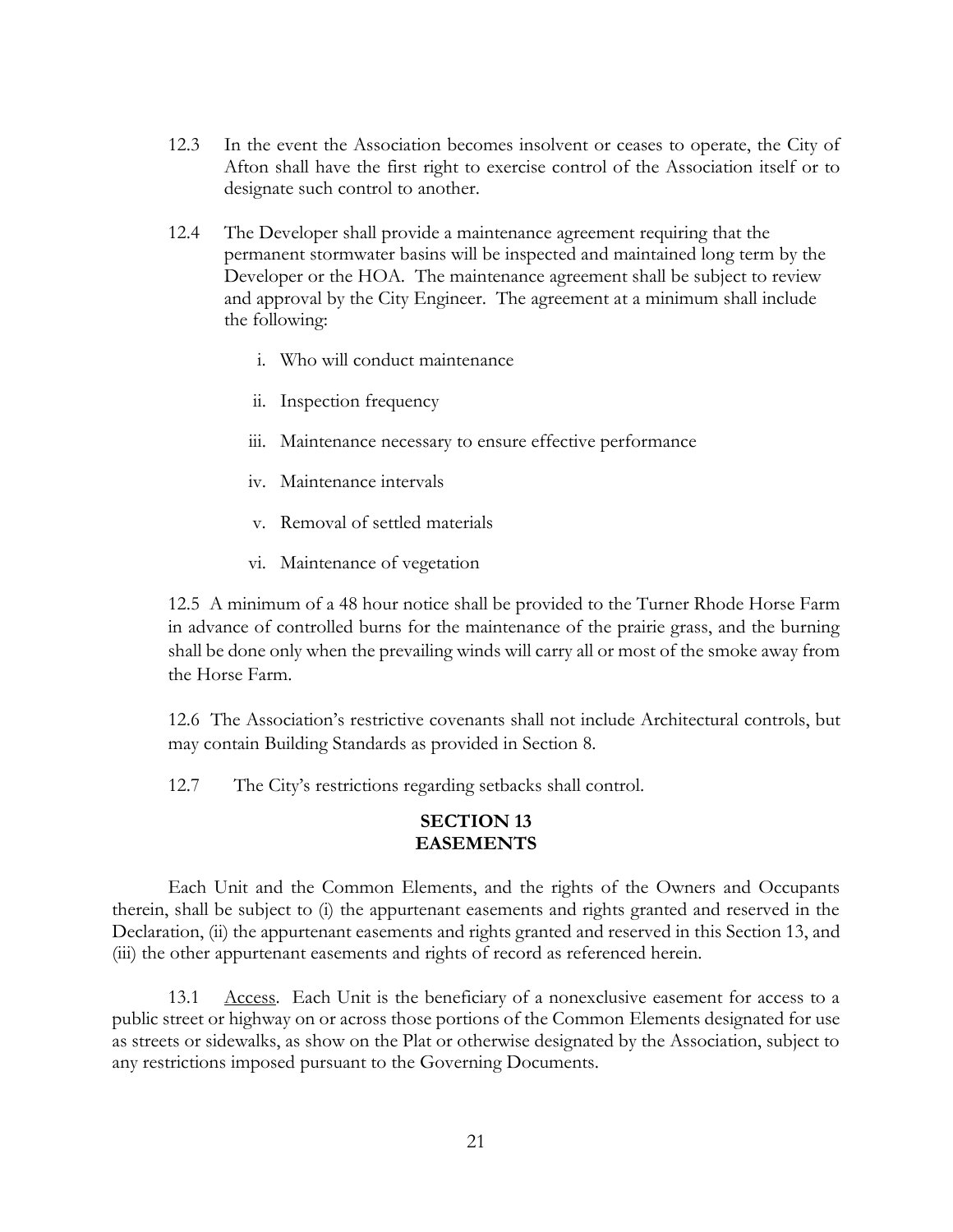13.2 Use and Enjoyment. Each Unit is the beneficiary of a nonexclusive easement for use and enjoyment on and across the Common Elements, subject to any restrictions authorized or imposed pursuant to the Governing Documents and the Conservation Easement.

13.3 Maintenance, Repair, Replacement and Reconstruction. Each Unit, and the rights of the Owners and Occupants thereof, and the Common Elements shall be subject to and benefited by nonexclusive easements in favor of the Association for the maintenance, repair, replacement and reconstruction of the Common Elements, other Improvements located within the Units, and utilities serving the Units, to the extent necessary to fulfill the Association's obligations under the Governing Documents. Each Owner shall afford to the Association and its management agents and employees, access at reasonable times and upon reasonable notice, to and through the yard area of the Unit for such maintenance, repair and replacement; provided that access may be had without notice and at any time in case of emergency.

13.4 Utilities, Services. Subject to the terms and restrictions of the Conservation Easement, the Common Elements and the Units shall be subject to and benefited by nonexclusive easements in favor of the City, the Association and all utility companies and other service providers for the installation, use, maintenance, repair and replacement of all utilities, services and common operating systems, such as natural gas, electricity, telephone, cable TV, internet and other electronic communications, water, sewer, septic systems, wells, and similar services, irrigation systems, and metering and control devices, which exist, which are constructed as part of the development of the Property, which are approved by the City, which are approved by the Association under authority contained in the Governing Documents, or which are described or referred to in the Plat, this Declaration or other recorded instruments. Each Unit, and the rights of the Owners and Occupants thereof, shall also be subject to and benefited by a non-exclusive easement in favor of the other Units, the Common Elements, and the Association for all such utilities, services and systems installed in accordance with the foregoing provision of this Section. Utilities and related services or systems shall be installed, used, maintained and repaired so as not to interfere with the use and quiet enjoyment of the Units by the Owners and Occupants, nor affect the structural or architectural integrity of the Dwellings or Improvements to the Common Elements.

13.5 Drainage. The Common Elements and the yard areas of the Units shall be subject to and benefited by nonexclusive easements for storm water drainage over those parts of the Property which are designated, improved or graded for such purposes as part of the development of the Property.

13.6 Emergency Access to Units. In case of emergency, all Units are subject to an easement for access, without notice and at any time, by officers of the Board, by the Association's management agents, or by any public safety personnel.

13.7 Conservation Easements. No placement or construction of manmade structures (except stormwater drainage equipment, and two (2) scenic overlook benches/structures shown on the plat), cutting or removing trees or other vegetation, excavating or filling, applying chemicals, herbicides, pesticides, insecticides or fertilizers, depositing of waste or debris, or other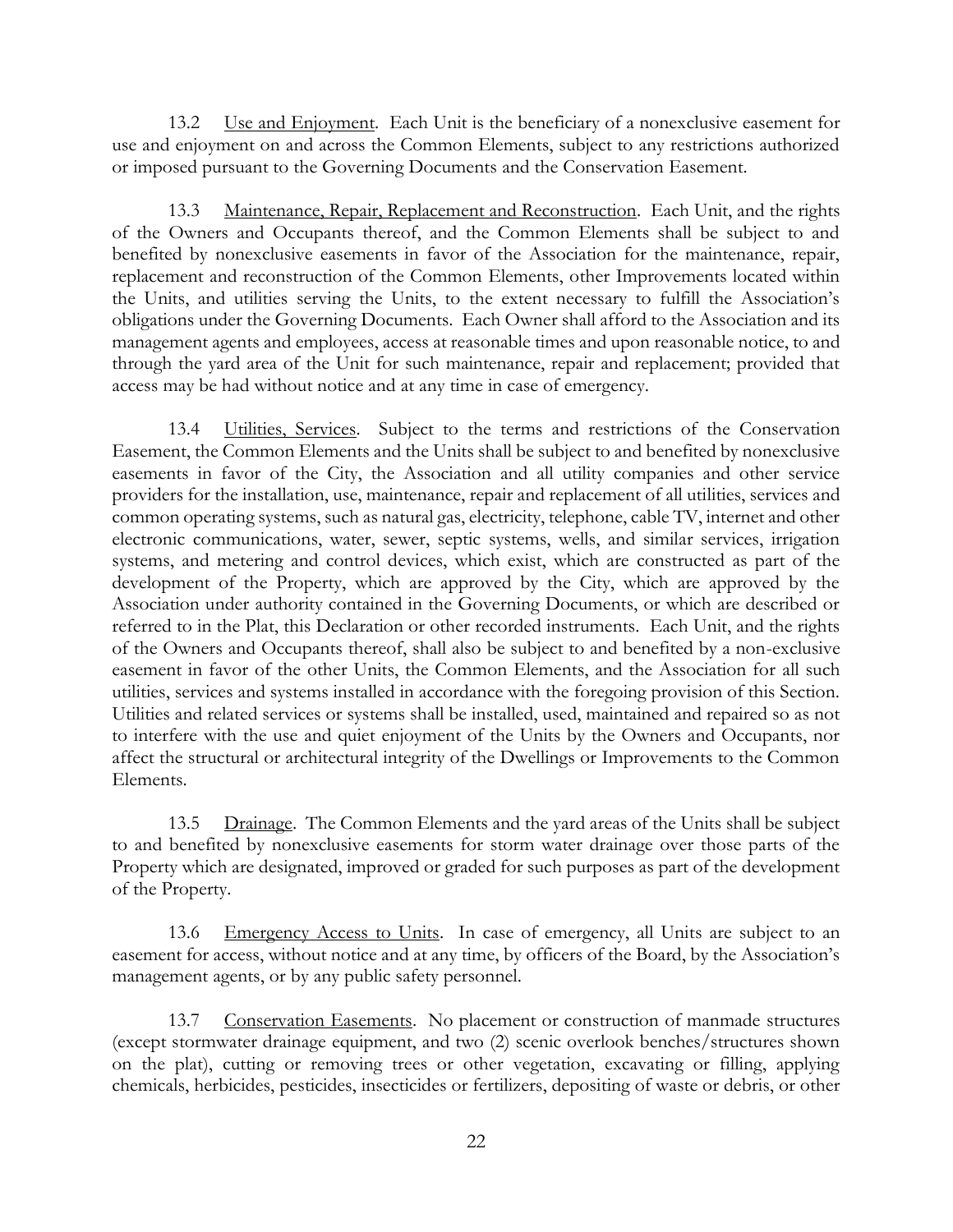alteration of the area subject to the Conservation Easement is permitted, except as provided therein.

13.8 Declarant and Developer's Easements. The Units and Common Elements are subject to nonexclusive easements in favor of the Declarant and Developer for the exercise of the rights reserved in the Governing Documents, as applicable.

13.9 Project Sign Easements. Declarant and Developer, as applicable, shall have the right to erect and maintain monument signs and related Improvements identifying the neighborhood and the Development Area, on Units subject to sign easements, on the Common Elements, and on adjoining City-owned land if permitted by the City. Signs or monuments on the Protected Property are permitted only as allowed under the terms of the Conservation Easement.

13.10 Other Easements. The Property shall be subject to such other easements as may be authorized by the Association under authority contained in the Governing Documents or recorded against the Property by reason of the City's requirements in connection with the development of the Property.

13.11 Continuation, Scope and Conflict of Easements. The easements set forth in this Section (i) shall run with the land and shall be appurtenant to the benefited Property; (ii) shall supplement and not limit any easements described elsewhere in this Declaration or otherwise recorded; (iii) shall be permanent, subject only to termination in accordance with the terms of the easement; and (iv) shall include reasonable access to the easement areas over and through the Property for purposes of construction, maintenance, repair, replacement and reconstruction. Notwithstanding anything in this Declaration to the contrary, no Owner or Occupant shall be denied reasonable access to his or her Unit or the right to utility services thereto.

13.12 Non Interference; Impairment Prohibited. All Persons exercising easement rights shall do so in a reasonable manner so as not to materially interfere with the operation of the Property or damage to the Property, and shall be financially liable for all costs of repair of any part of the Property which is damaged by the person's exercise of the easement area, or related Improvements or equipment installed therein.

## **SECTION 14 COMPLIANCE AND REMEDIES**

Each Owner and Occupant, and any other Person owning or acquiring any interest in the Property, shall be governed by and comply with the provisions of the Governing Documents and the Rules, and such amendments thereto as may be made from time to time, and the decisions of the Association with respect to matter over which it has authority. A failure to comply shall entitle Association to the relief set forth in this Section, in addition to the rights and remedies authorized elsewhere by the Governing Documents or the Rules.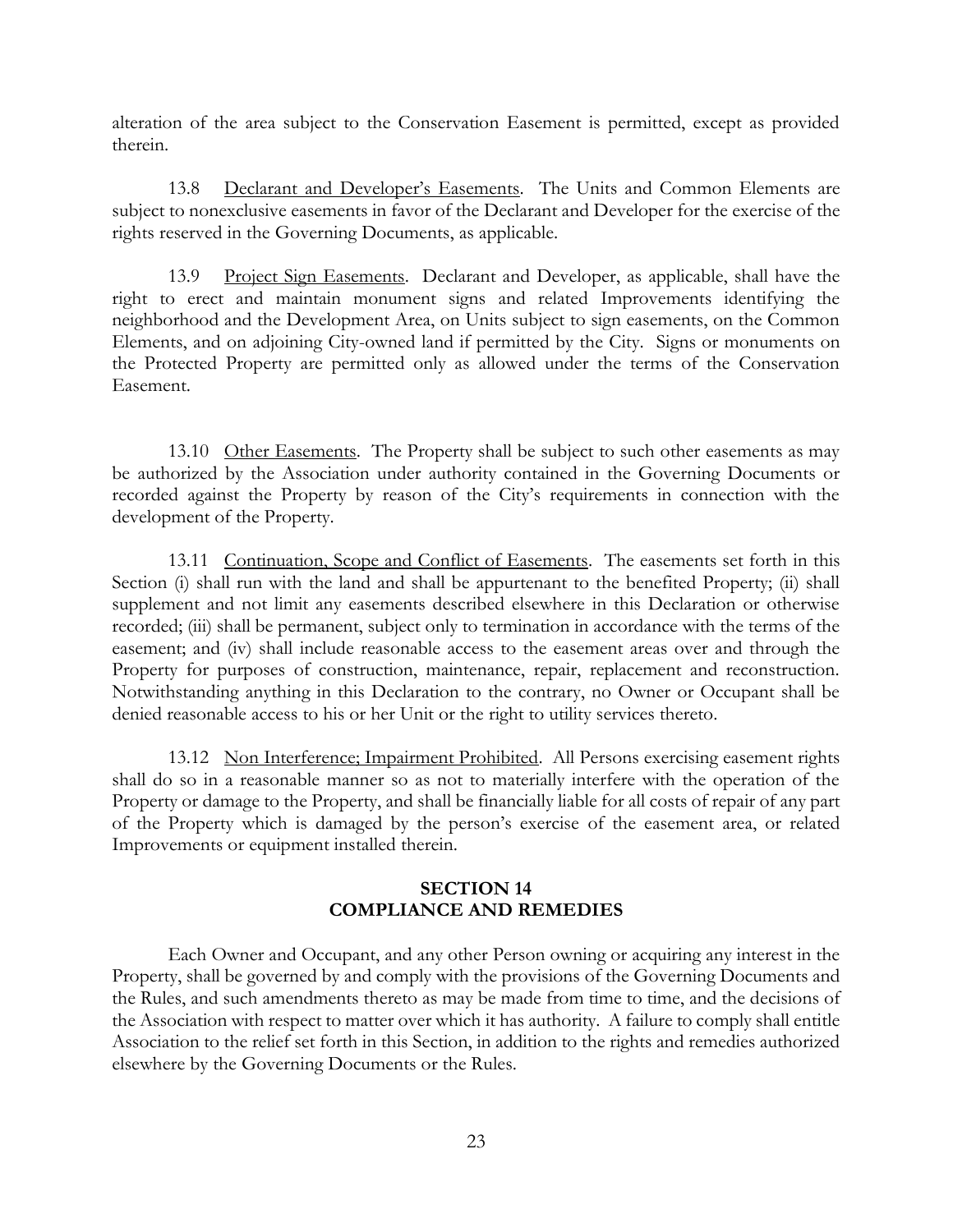14.1 Entitlement to Relief. Legal relief may be sought by the Association against any Owner, or by an Owner against the Association or another Owner, to enforce compliance with the Governing Documents, the Rules, the Act or the decisions of the Association. However, no Owner may withhold any Assessments payable to the Association, nor take or omit other action in violation of the Governing Documents, the Rules, or the Act, as a measure to enforce such Owner's position, or for any other reason.

14.2 Remedies. In addition to any other remedies or sanctions, expressed or implied, administrative or legal, the Association shall have the right, but not the obligation, to implement any one or more of the following actions against Owners and Occupants and/or their guests, who violate the provisions of the Governing Documents or the Rules:

14.2.1Commence legal action for damages or equitable relief in any court of competent jurisdiction.

14.2.2 Impose late charges for each past due Assessment or installment thereof, and impose interest at the highest rate permitted by law accruing beginning on the first day of the first month after the Assessment or installment was due.

14.2.3 In the event of default of more than thirty days in the payment of any Assessment or installment thereof all remaining installments of Assessments assessed against the Unit owned by the defaulting Owner may be accelerated and shall then be payable in full if all delinquent Assessments or installments thereof together with all attorney's fees and other professional fees, costs and late charges, are not paid in full prior to the effective date of the acceleration. Not less than ten days advance written notice of the effective date of the acceleration shall be given to the defaulting Owner.

14.2.4 Impose reasonable fines, penalties or charges for each violation of the Governing Documents or the Rules.

14.2.5 Suspend the rights of any Owner to vote when the Assessments due with respect to the Owner's Unit are past due, and suspend the rights of any Owner or Occupant and their guests to use any Common Element amenities; provided, that the suspension of use rights shall not apply to deck, balcony, porch patio or easements appurtenant to the Unit, and those portions of the Common Elements providing utilities service and access to the Unit. Such suspensions shall be limited to periods of default by such Owners and Occupants in their obligations under the Governing Documents, and for up to thirty days thereafter, for each violation.

14.2.6 Restore any portions of the Common Elements damaged or altered, or allowed to be damaged or altered, by any Owner or Occupant or their guests in violation of the Governing Documents, and to assess the Cost of such restoration against the responsible Owners and their Units.

14.2.7 Foreclose any lien arising under the provisions of the Governing Documents or under law, in the manner provided by the Governing Documents.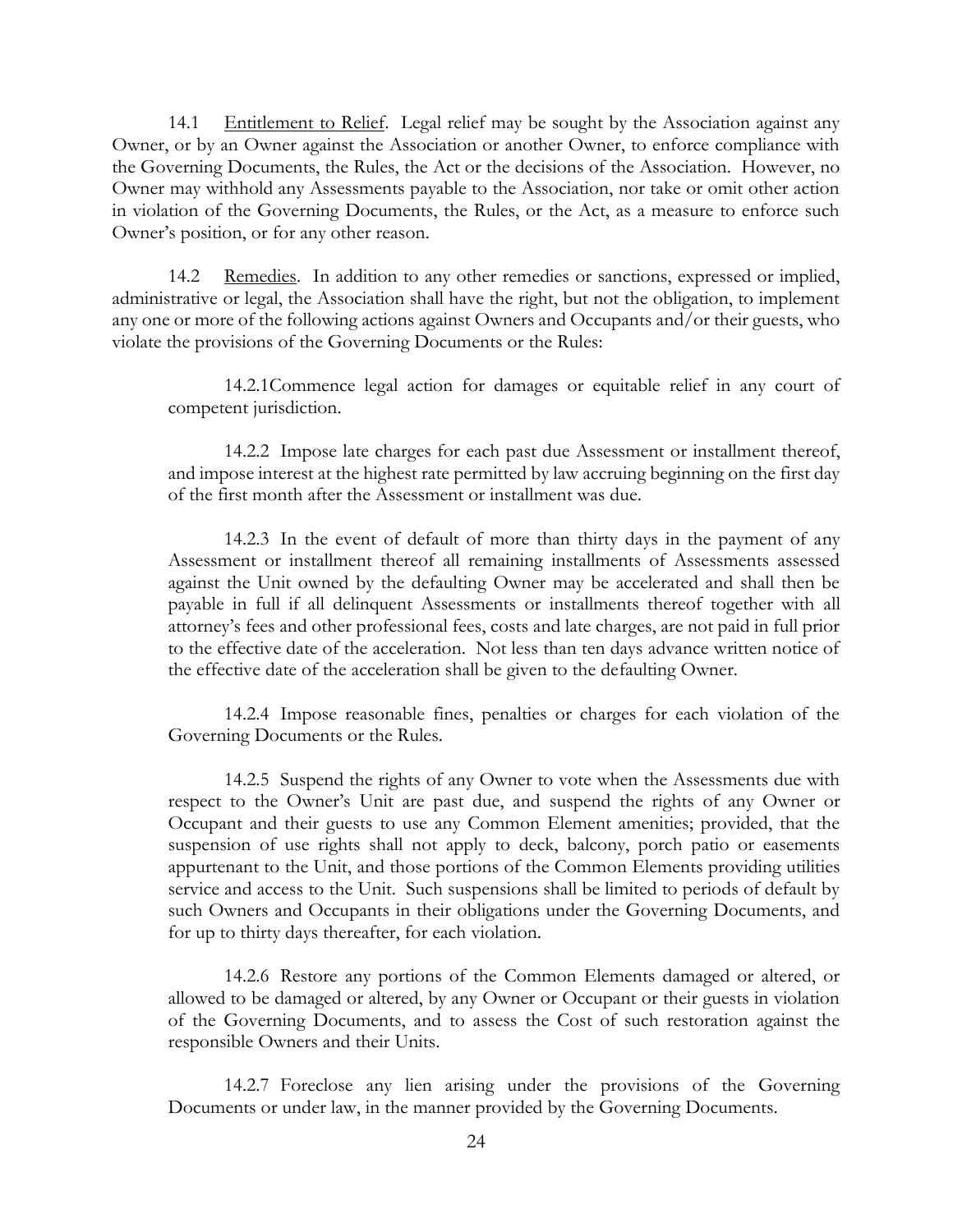14.3 Rights to Hearing. Before the imposition of any of the remedies authorized by Sections 14.2.4 through 14.2.5, the Board shall, upon written request of the offender, grant to the offender an opportunity for a fair and equitable hearing. The Association shall give to the offender written notice of the nature of the violation and the right to a hearing, and the offender shall be given at least ten days within which to request a hearing. The hearing shall be scheduled by the Board and held within thirty days of receipt of the hearing request by the Board, and with at least ten days' prior written notice to the offender. If the offender fails to timely request a hearing or to appear at the hearing, then the right to a hearing shall be deemed waived and the Board may take such action as it deems appropriate. The decision of the Board and the rules for the conduct of hearings established by the Board shall be final and binding on all parties. The Board's decision shall be delivered in writing to the offender within then days following the hearing, if not delivered to the offender at the hearing.

14.4 Lien for Charges, Penalties, Etc. All charges, fines, expenses, penalties or interest imposed under this Section shall be a lien against the Unit of the Owner or Occupant against whom the same are imposed and the personal obligation of such Owner in the same manner and with the same priority and effect as Assessments under Section 6. The lien shall attach as of the date of imposition of the remedy, but shall not be final as to violations for which a hearing is held until the Board makes a written decision at or following the hearing. All remedies shall be cumulative, and the exercise of, or failure to exercise, any remedy shall not be deemed a waiver of the Association's right to pursue any others.

14.5 Costs and Fees. With respect to any collection measures, or any other measure or action, legal, administrative, or otherwise, which the Association take pursuant to the provisions of the Governing Documents or Rules, whether or not finally determined by a court or arbitrator, the Association may assess the Unit owned by the violator with any expenses incurred in connection with such enforcement, including without limitation fines or charges previously imposed by the Association, reasonable attorneys' fees and other professional fees, and interest (at the highest rate allowed by law) on the delinquent amounts owed to the Association. Such fees and expenses shall also include any collection or contingency fees or costs charged to the Association by a collection agency or other Person acting on behalf of the Association in collecting any delinquent amounts owed to the Association by an Owner or Occupant. Such collection or contingency fees or costs shall be the personal obligation of such Owner and shall be alien against such Owner's Unit.

14.6 Liability for Owners' and Occupants' Acts. An Owner shall be liable for the expense of any maintenance, repair or replacement of any part of the Property rendered necessary by such Owner's acts or omissions, or by that of Occupants or guests in the Owner's Unit, to the extent that such expense is not covered by the proceeds of insurance carried by the Association or such Owner or Occupant. However, any insurance deductible amount and/or increase in insurance rates, resulting from the Owner's acts or omissions maybe assessed against the Owner responsible for the condition and against his or her Unit.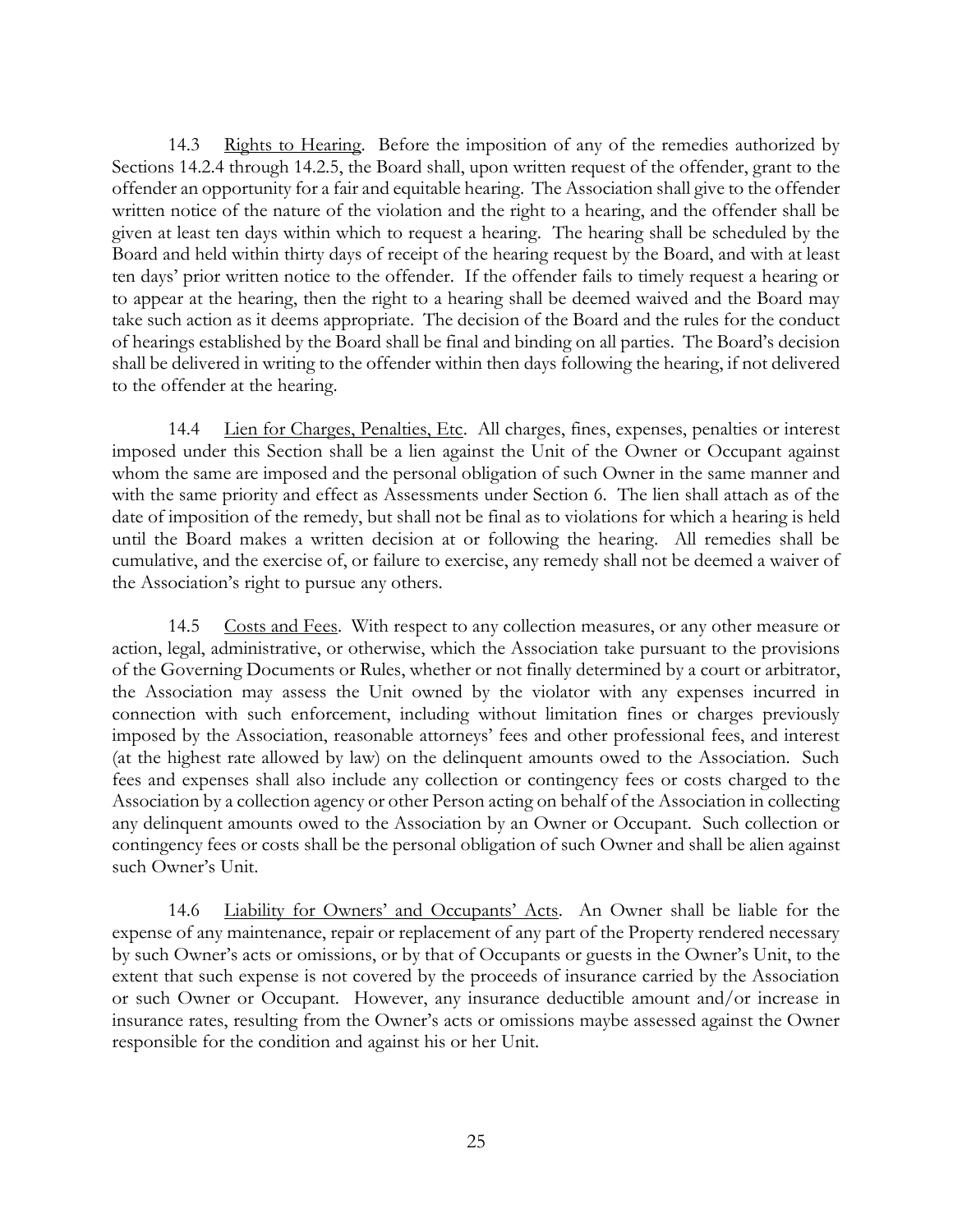14.7. Enforcement by Other Owners. The provisions of this Section shall not limit or impair the independent rights of other owners to enforce the provisions of the Governing Documents or the Rules, as provided therein.

#### **SECTION 15 AMENDMENTS**

15.1 Approval Requirements. Except for amendments by Declarant pursuant to Section 16, this Declaration may be amended only by the approval of:

15.1.1 Owners who have the authority to cast at least sixty-seven percent of the total votes in the Association, except that any amendment which changes the basic allocation of voting rights and Common Expense obligations described in Section 4.2 of this Declaration shall require unanimous approval. Additionally, any amendment that changes any provisions that affect the Protected Property or its restoration or maintenance or the Conservation Easement shall require the written approval of the holders of the Conservation Easement.

15.1.2 Declarant as to certain amendments as provided in Section 16.6.

15.1.3 The City, with written approval, as to any amendment which adversely affects its rights or obligations under this Declaration or the Development Agreement, which includes but is not limited to Sections 3.1.2, 3.1.4, 3.1.5, 3.4, 7.1, 7.2, 7.3, 7.4, 7.5, 7.5.1, 7.14-all, 7.17-all, 12-all, 13.7, and 13.10.

15.2 Procedures. Approval of the Owners may be obtained in writing or at a meeting of the Association duly held in accordance with the Bylaws. Other required approvals shall be in writing. The amendment shall be effective when recorded in the office of the appropriate recording office in the county in which the Property is located. An affidavit by the President or Secretary of the Association as to the outcome of the vote, or the execution of the foregoing agreements or consents, shall be adequate evidence thereof for all purposes, including without limitation, the recording of the amendment. Owners shall cooperate to make available their owners duplicate certificates of title in connection with the recording of the amendment, if necessary.

## **SECTION 16 DECLARANT RIGHTS**

Declarant hereby reserves exclusive and unconditional authority to exercise the following development and other rights specified herein, for as long as it owns a Unit, or for such shorter period as may be specifically indicated:

16.1 Complete Improvements. To complete all the Dwellings and other Improvements included in Declarant's development plans or allowed by the City, this Declaration, and to make Improvements in the Units owned by Declarant and the Common Elements to accommodate the exercise of any rights reserved herein.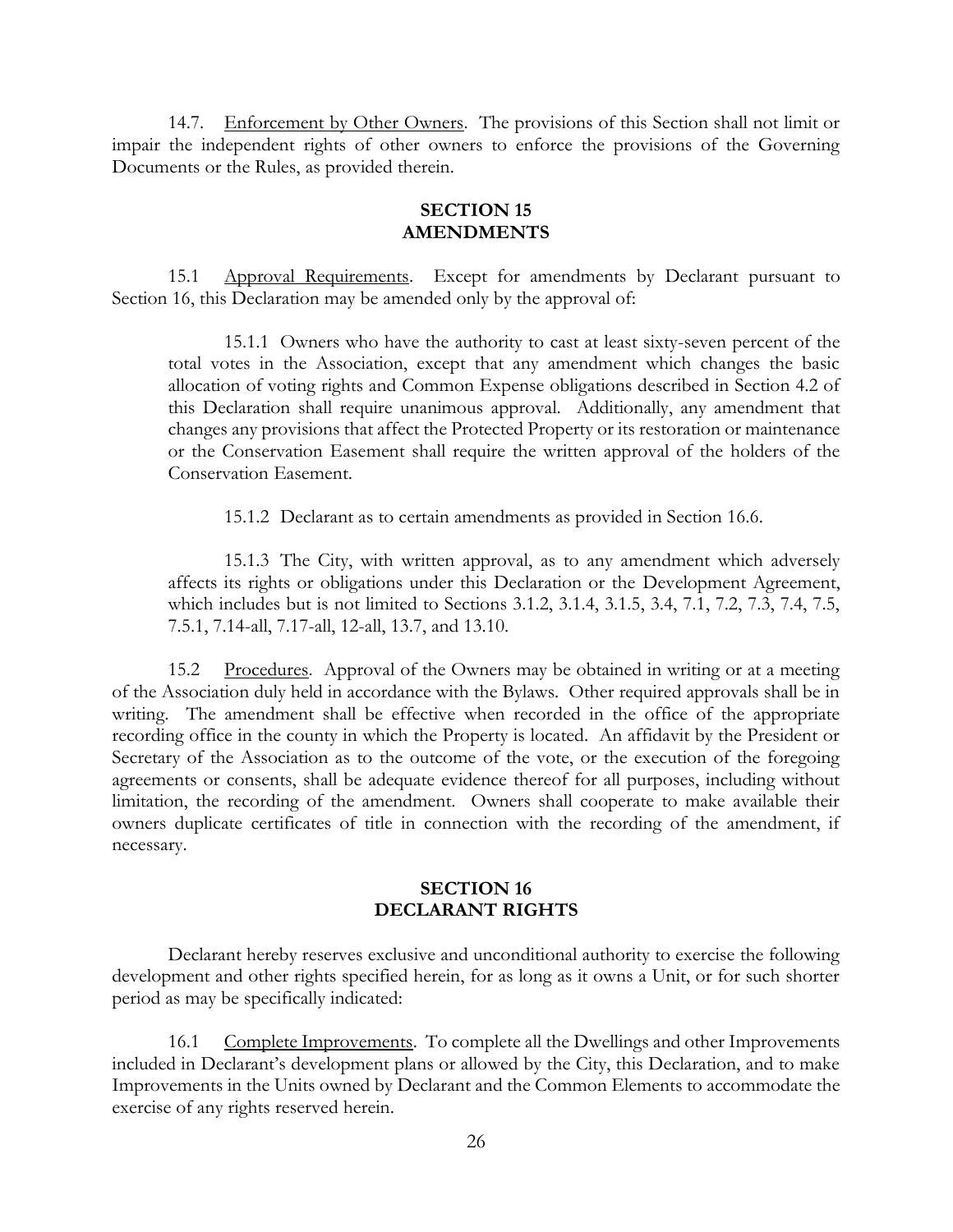16.2 Sales Facilities. To construct, operate and maintain a sales office, management office, model Dwellings and other development and sale facilities within the Common elements, and within any Units owned by Declarant or authorized builders from time to time.

16.3 Signs. To erect and maintain signs and other sale displays offering the Units for sale or lease, in or on any Unit owned by Declarant or authorized builders, and on the Common Elements, subject to the terms and restrictions of the Conservation Easement.

16.4 Easements. To have and use easements, for itself, its employees, contractors, builders, representatives, agents and prospective purchasers through and over the Common Elements and the yard areas of the Units for the purpose of exercising its rights under this Section.

16.5 Control of Association. To control the operation and administration of the Association, including without limitation the power to appoint and remove the members of the Board, until the earliest of: (i) voluntary surrender of control by Declarant, (ii) an Association meeting which shall be held within sixty days after conveyance to Owners other than a Declarant of seventy-five percent of the total number of Units authorized to be included in the Property, or (iii) the date five years following the date of the first conveyance of a Unit to an Owner other than Declarant.

16.6 Consent to Certain Amendments. Declarant's written consent shall be required for any amendment to the Governing Documents or Rules which affect Declarant's rights or the rights of authorized builders under the Governing Documents.

Declarant may assign or license, in whole or in part, the rights described in Section 16.1 through 16.5 to other developers or to builders by an agreement signed by Declarant and the other party.

#### **SECTION 17 MISCELLANEOUS**

17.1 Severability. If any term, covenant, or provision of this instrument or any exhibit attached hereto is held to be invalid or unenforceable for any reason whatsoever, such determination shall not be deemed to alter, affect or impair in any manner whatsoever any other portion of this Declaration or exhibits attached hereto.

17.2 Construction. Where applicable the masculine gender of any word used herein shall mean the feminine or neutral gender, or vice versa, and the singular of any word used herein shall mean the plural, or vice versa. References to the Act, or any section thereof, shall be deemed to include any statutes amending or replacing the Act, and the comparable sections thereof.

17.3 Notices. Unless specifically provided otherwise in the Governing Documents or the Act, all notices authorized or required to be given under the Governing Documents shall be in writing and shall be effective upon hand delivery, or mailing if properly addressed with postage prepaid and deposited in the United States Mail; except that registrations pursuant to Section 2.2 of the Bylaws shall be effective upon receipt by the Association.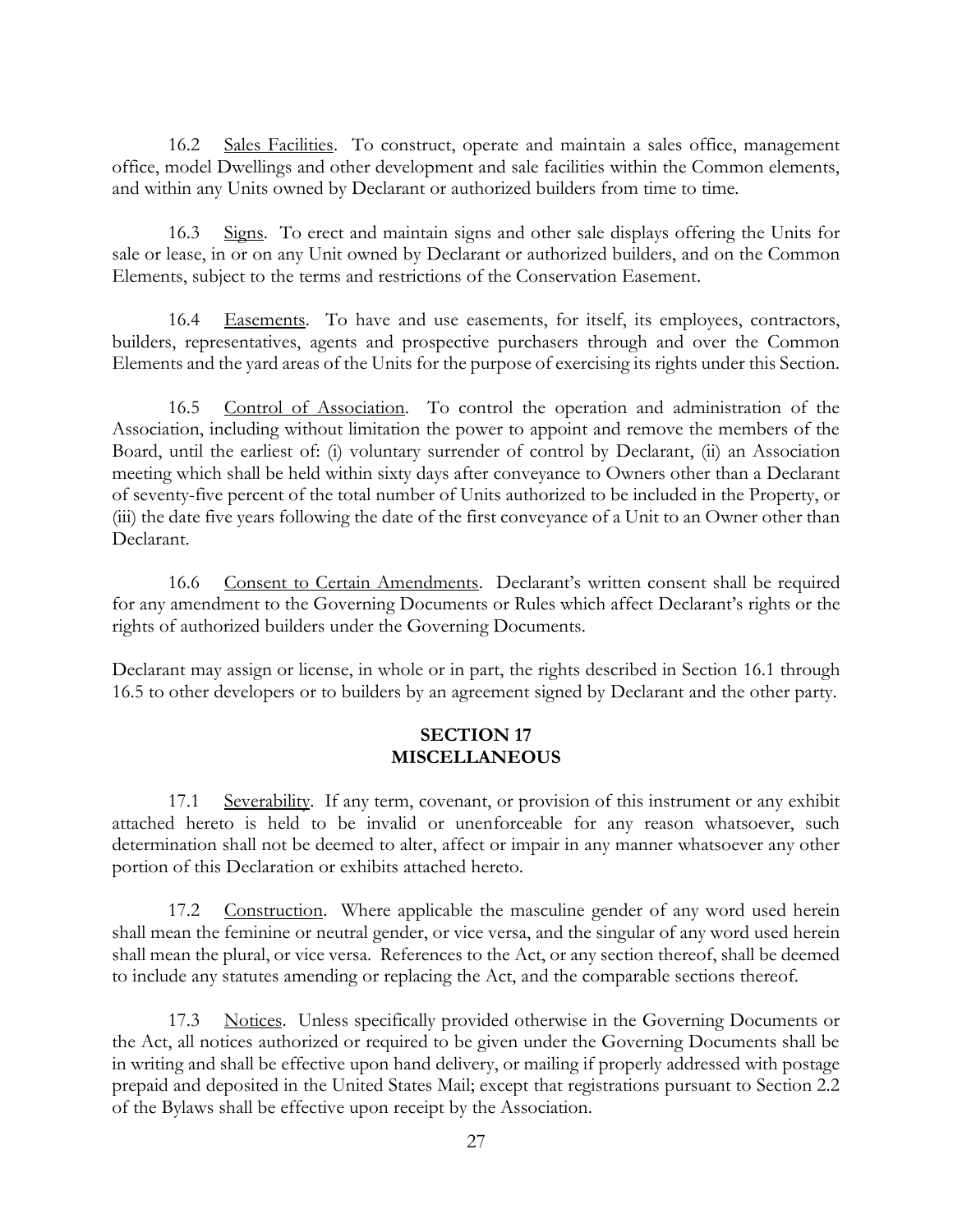17.4 Conflicts Among Documents. In the event of any conflict among the provisions of this Declaration, the Bylaws or the Rules, this Declaration shall control. As between the Bylaws and the Rules, the Bylaws shall control. As between the Conservation Easement and any of the Governing Documents or the Rules, the Conservation Easement shall control.

17.5 Duration of Covenants. The covenants, conditions, restrictions, easements, liens and charges contained in this Declaration shall be perpetual, subject only to termination (i) by the affirmative vote of eighty percent of the votes in the Association, eighty percent of the holders of first mortgages on Units (one vote per mortgage held), and the written approval of Declarant (as applicable) for so long as the applicable party owns a Unit for sale, or (ii) by court order.

**IN WITNESS WHEREOF**, the undersigned has executed this instrument the date and year set forth herein.

#### DECLARANT

Albert W. Carlson, as Trustee of the Trust Agreement of Albert W. Carlson dated February 17, 2010, as amended

#### **STATE OF MINNESOTA**

#### **COUNTY OF \_\_\_\_\_\_\_\_\_\_\_\_\_\_\_\_\_\_\_\_**

The foregoing instrument was acknowledged before me this \_\_\_\_\_\_ day of \_\_\_\_\_\_ 2019, by Albert W. Carlson, as Trustee of the Trust Agreement of Albert W. Carlson dated February 17, 2010, as amended.

Notary Public

**This instrument was drafted by:** Dudley and Smith, P.A. 101 East Fifth Street, Suite 2602 St. Paul, MN 55101 651-291-1717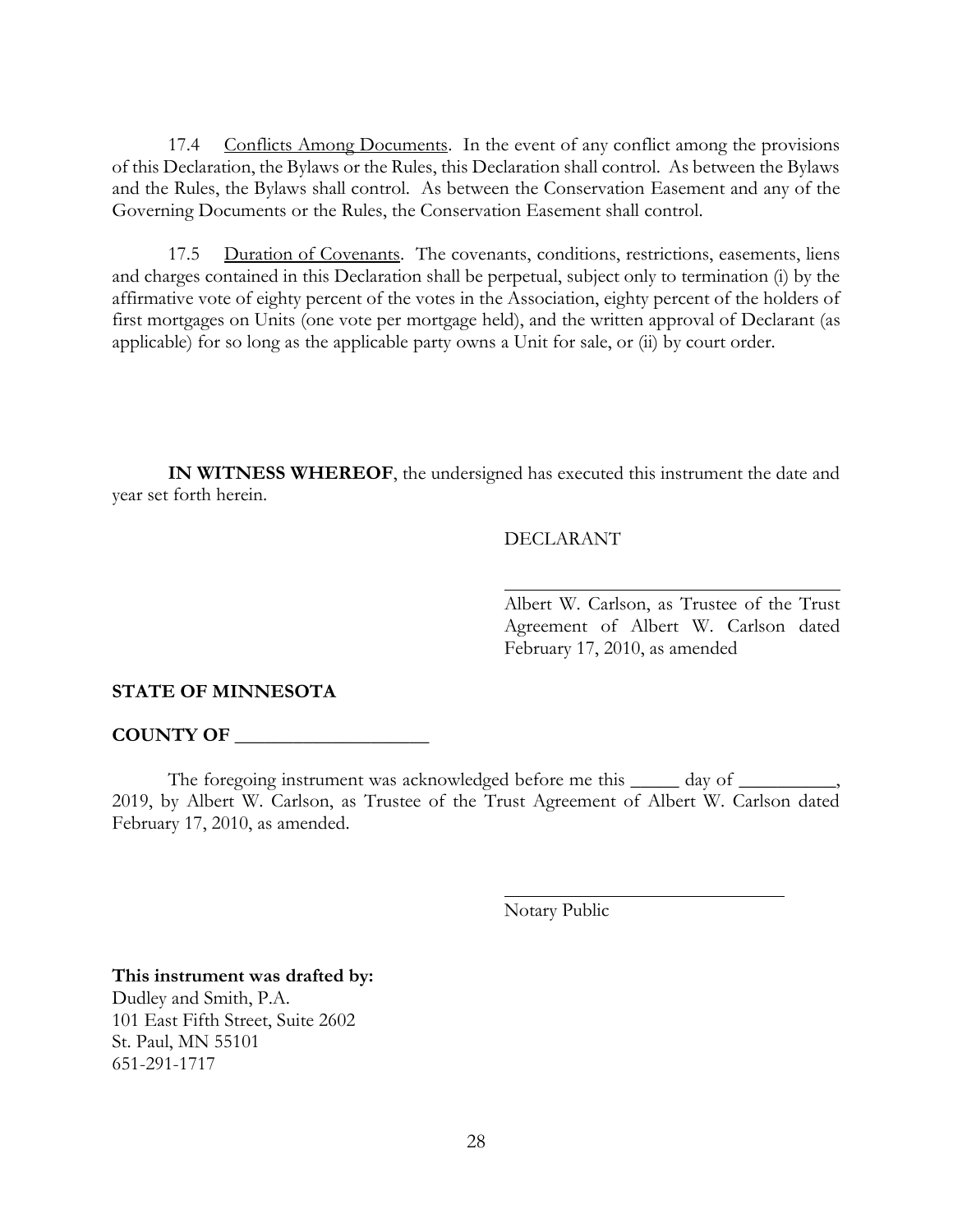# **AFTON CREEK PRESERVE HOMEOWNERS ASSOCIATION**

# **EXHIBIT A TO DECLARATION**

# **LEGAL DESCRIPTION OF PROPERTY**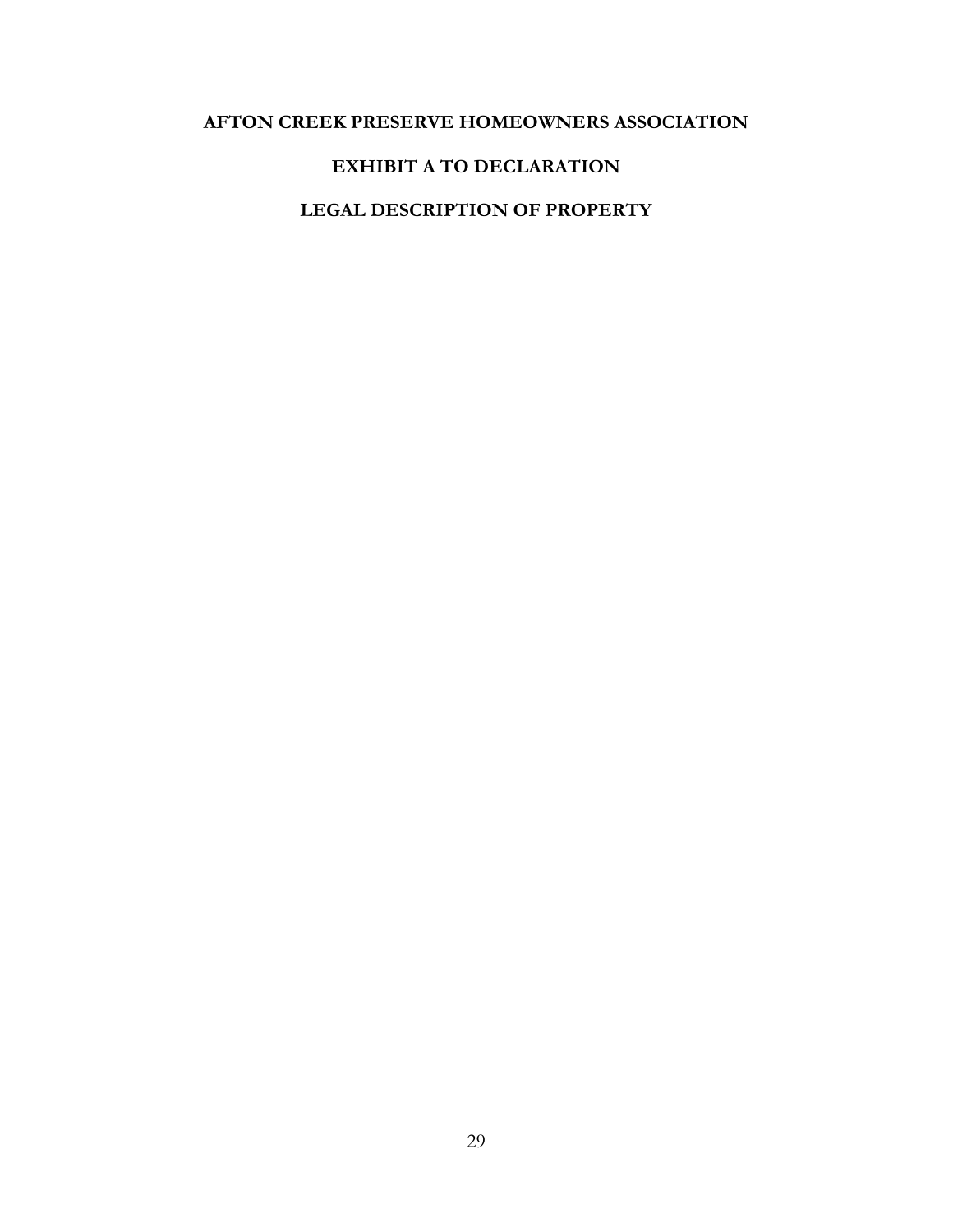# **AFTON CREEK PRESERVE HOMEOWNERS ASSOCIATION EXHIBIT B TO DECLARATION DESCRIPTION OF UNITS**

Lot 1, Block 1, Afton Creek Preserve, Washington County, Minnesota Lot 1, Block 2, Afton Creek Preserve, Washington County, Minnesota Lot 2, Block 2, Afton Creek Preserve, Washington County, Minnesota Lot 3, Block 2, Afton Creek Preserve, Washington County, Minnesota Lot 4, Block 2, Afton Creek Preserve, Washington County, Minnesota Lot 5, Block 2, Afton Creek Preserve, Washington County, Minnesota Lot 6, Block 2, Afton Creek Preserve, Washington County, Minnesota Lot 7, Block 2, Afton Creek Preserve, Washington County, Minnesota Lot 8, Block 2, Afton Creek Preserve, Washington County, Minnesota Lot 9, Block 2, Afton Creek Preserve, Washington County, Minnesota Lot 10, Block 2, Afton Creek Preserve, Washington County, Minnesota Lot 11, Block 2, Afton Creek Preserve, Washington County, Minnesota Lot 12, Block 2, Afton Creek Preserve, Washington County, Minnesota Lot 13, Block 2, Afton Creek Preserve, Washington County, Minnesota Lot 1, Block 3, Afton Creek Preserve, Washington County, Minnesota Lot 2, Block 3, Afton Creek Preserve, Washington County, Minnesota Lot 3, Block 3, Afton Creek Preserve, Washington County, Minnesota Lot 4, Block 3, Afton Creek Preserve, Washington County, Minnesota